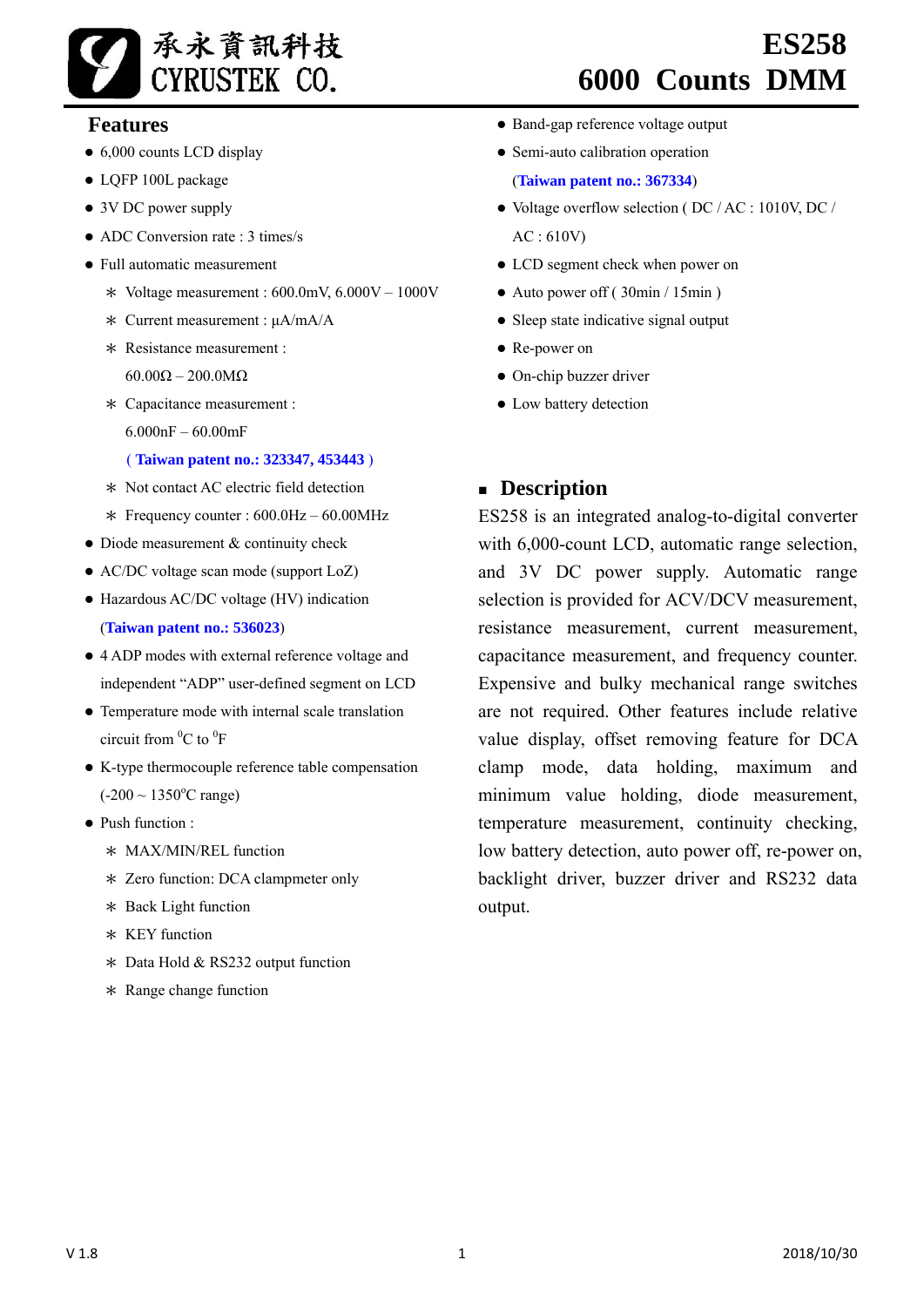

# **Application**

- Digital multimeter
- Clamp meter

# **Pin Assignment**

● 100L LQFP package

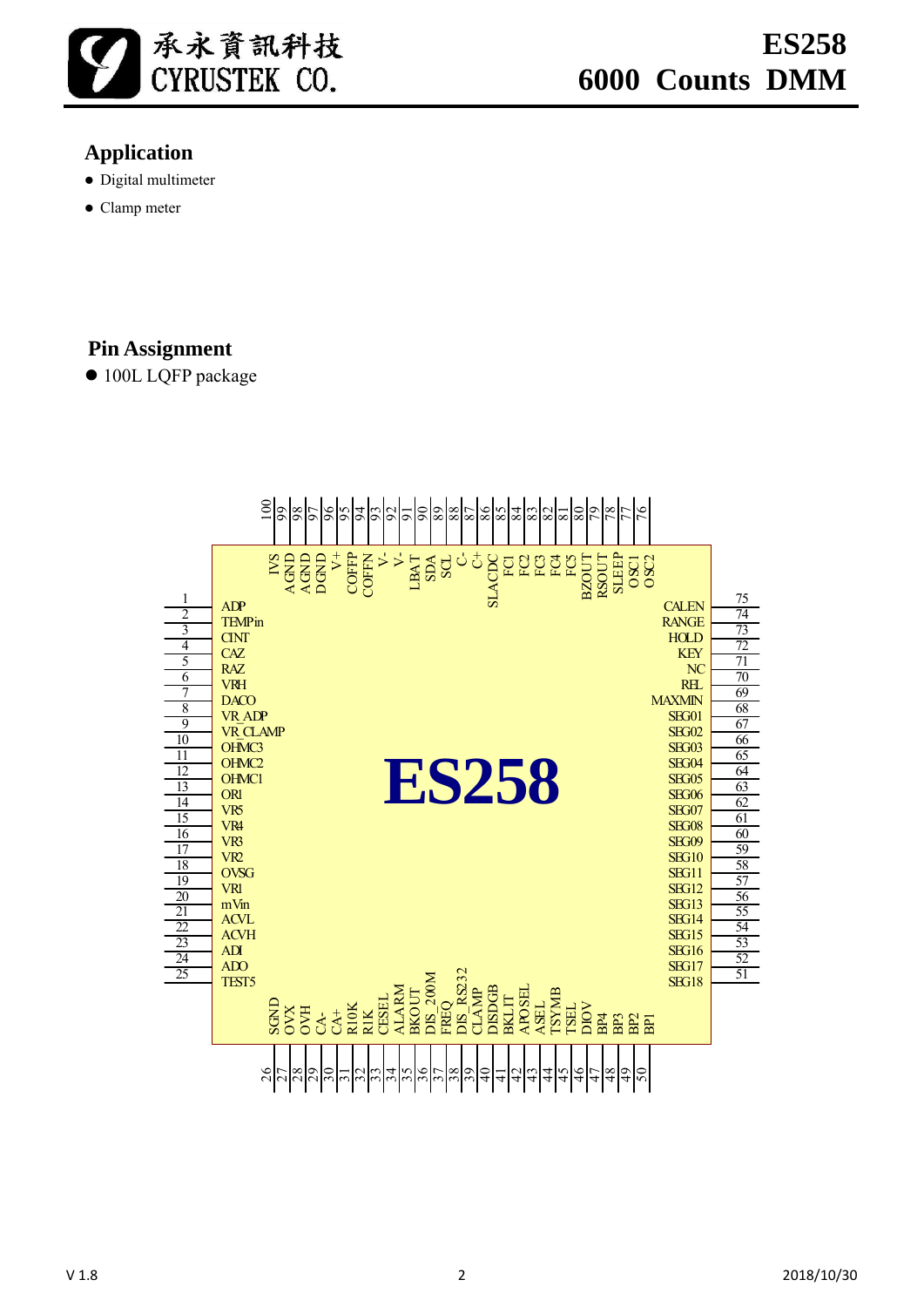# **Pin Description**

| Pin No         | <b>Symbol</b>     | <b>Type</b>  | <b>Description</b>                                                                                                                               |  |
|----------------|-------------------|--------------|--------------------------------------------------------------------------------------------------------------------------------------------------|--|
| 1              | <b>ADP</b>        | I            | Measurement input in ADP mode.                                                                                                                   |  |
| $\overline{2}$ | <b>TEMPin</b>     | I            | Measurement input in Temperature mode.                                                                                                           |  |
| 3              | <b>CINT</b>       | $\Omega$     | High-resolution integrator output. Connect to integral capacitor. (Metalized<br>Polypropylene Film Capacitor type is recommended)                |  |
| 4              | CAZ               | $\Omega$     | High-resolution auto-zero capacitor connection.                                                                                                  |  |
| 5              | <b>RAZ</b>        | $\Omega$     | Buffer output pin in AZ and ZI phase.                                                                                                            |  |
| 6              | <b>VRH</b>        | $\Omega$     | Output of band-gap voltage reference. Typically -1.23V.                                                                                          |  |
| 7              | <b>DACO</b>       | $\Omega$     | Output of band-gap voltage reference. Typically -400 m V.                                                                                        |  |
| 8              | VR ADP            | $\bf{I}$     | Reference input voltage connection. Typically -400 mV.                                                                                           |  |
| 9              | VR CLAMP          | $\bf{I}$     | Reference input voltage connection. Typically -400mV.                                                                                            |  |
| 10             | OHMC3             | $\mathbf{O}$ | Filter capacitor connection for resistance mode.                                                                                                 |  |
| 11             | OHMC2             | $\mathbf{O}$ | Filter capacitor connection for resistance mode.                                                                                                 |  |
| 12             | OHMC1             | $\Omega$     | Filter capacitor connection for resistance mode.                                                                                                 |  |
| 13             | OR <sub>1</sub>   | $\Omega$     | Reference resistor connection for $60.00/600.0\Omega$ range                                                                                      |  |
| 14             | VR5               | $\Omega$     | Voltage measurement $\div 10000$ attenuator(1000V)                                                                                               |  |
| 15             | VR4               | $\Omega$     | Voltage measurement $\div 1000$ attenuator(600.0V)                                                                                               |  |
| 16             | VR <sub>3</sub>   | $\Omega$     | Voltage measurement $\div 100$ attenuator(60.00V)                                                                                                |  |
| 17             | VR <sub>2</sub>   | $\Omega$     | Voltage measurement $\div 10$ attenuator(6.000V)                                                                                                 |  |
| 18             | <b>OVSG</b>       | $\Omega$     | Sense low voltage for resistance/voltage measurement                                                                                             |  |
| 19             | VR1               | Ι            | Measurement Input. Connect to an accurate $10M\Omega$ resistor.                                                                                  |  |
| 20             | mVin              | Ι            | Measurement input in 600.0mV mode.                                                                                                               |  |
|                |                   |              | Rectified signal low input in ACV/ACA mode. Connect to negative output of                                                                        |  |
| 21             | <b>ACVL</b>       | Ι            | external AC to DC converter.                                                                                                                     |  |
| 22             | <b>ACVH</b>       | I            | Rectified signal high input in ACV/ACA mode. Connect to positive output of                                                                       |  |
|                |                   |              | external AC to DC converter.                                                                                                                     |  |
| 23             | ADI               | I            | Negative input of internal AC to DC OP Amp.                                                                                                      |  |
| 24             | <b>ADO</b>        | $\Omega$     | Output of internal AC to DC OP Amp.                                                                                                              |  |
| 25             | TEST <sub>5</sub> | $\Omega$     | Buffer output of OVSG.                                                                                                                           |  |
| 26             | <b>SGND</b>       | I            | Signal Ground input.                                                                                                                             |  |
| 27             | <b>OVX</b>        | I            | Sense input for resistance / capacitance measurement.                                                                                            |  |
| 28             | <b>OVH</b>        | $\mathbf{O}$ | Output connection for resistance measurement.                                                                                                    |  |
| 29             | CAN               | I/O          | Negative auto-zero capacitor connection for capacitor measurement.                                                                               |  |
| 30             | CAP               | I/O          | Positive auto-zero capacitor connection for capacitor measurement.                                                                               |  |
| 31             | R10K              | $\Omega$     | Connect to a precised $10K\Omega$ resister for capacitor measurement.                                                                            |  |
| 32             | R <sub>1</sub> K  | $\mathbf{O}$ | Connect to a precised $1K\Omega$ resister for capacitor measurement.                                                                             |  |
| 33             | <b>CESEL</b>      | Ι            | Voltage OL selection feature control pin. (1010V/610V)                                                                                           |  |
| 34             | <b>ALARM</b>      | $\mathbf{O}$ | HV signal detection in Voltage mode and EF mode indication output.                                                                               |  |
| 35             | <b>BKOUT</b>      | $\mathbf{O}$ | If BKLIT function is enabled, this pin will change from V- to V+. Once press<br>BKLIT pin again within 300 sec, this pin will change back to V-. |  |
| 36             | <b>DIS 200M</b>   | $\mathbf I$  | Pulled to V- to disable the 200M ohm range at R measurement mode.                                                                                |  |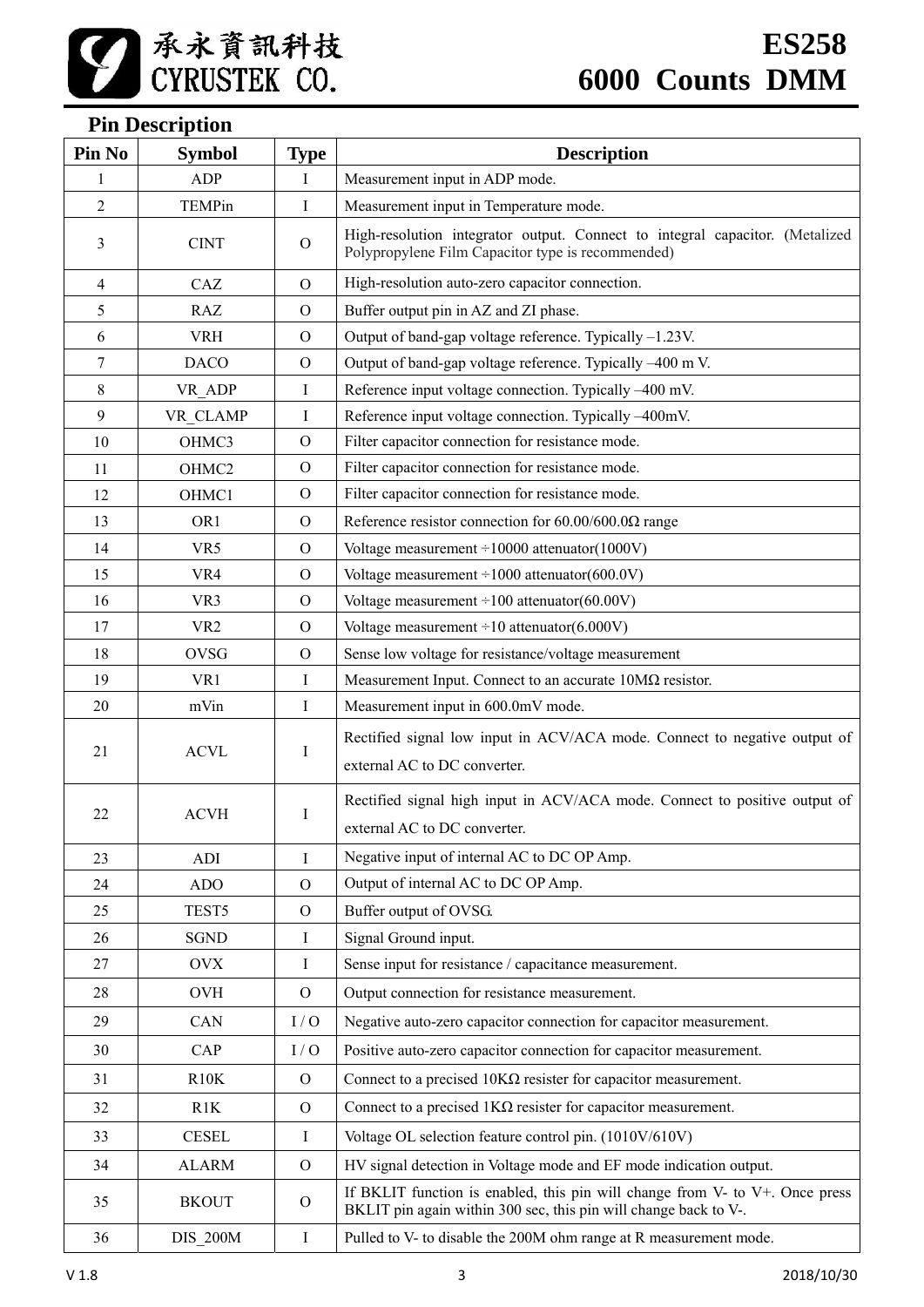# **Pin Description ( Continued )**

| Pin No    | <b>Symbol</b>        | <b>Type</b>    | <b>Description</b>                                                             |  |
|-----------|----------------------|----------------|--------------------------------------------------------------------------------|--|
| 37        | <b>FREQ</b>          | I              | Frequency counter input, offset V-/2 internally by the chip.                   |  |
|           |                      |                | Assert low (V-) to make serial data output function NOT available.             |  |
| 38        | DIS_RS232            | Ι              | Pulled to V+ to make serial data output ON always.                             |  |
|           |                      |                | In $\mu$ A or mA modes, it is used to control the ' $\mu$ ' or 'm' sign.       |  |
| 39        | <b>CLAMP</b>         | Ι              | Set to V- to enable clamp current mode and set initial voltage range to 600V.  |  |
| 40        | <b>DISDGB</b>        | $\mathbf I$    | Control warning buzzer output at HV mode. Pulled to low is not available.      |  |
| 41        |                      |                | Pulled to low to make back light function enabled. Push KEY larger than 2 sec. |  |
|           | <b>BKLIT</b>         | Ι              | to enable BKOUT pin.                                                           |  |
| 42        | <b>APOSEL</b>        | $\bf{I}$       | Idle time selection for auto power off feature.                                |  |
|           |                      |                | Current mode OL indication for 2000A (CLAMP = V-) or 20A (CLAMP =              |  |
| 43        | <b>ASEL</b>          | Ι              | Floating) ranges                                                               |  |
| 44        | <b>TSYMB</b>         |                | Pulled to V- to disable input terminal symbol displayed on the LCD panel       |  |
|           |                      | $\bf{I}$       | selection pin.                                                                 |  |
| 45        | <b>TSEL</b>          | $\mathbf I$    | Pulled to V- to enable auto range for TEMP mode.                               |  |
| 46        | <b>DIOV</b>          | Ι              | Pulled to V- to select the open voltage of diode mode to 2.8V.                 |  |
| 47        | BP4                  | $\overline{O}$ | LCD backplane 4.                                                               |  |
| 48        | BP3                  | $\mathbf{O}$   | LCD backplane 3.                                                               |  |
| 49        | BP <sub>2</sub>      | $\mathcal{O}$  | LCD backplane 2.                                                               |  |
| 50        | BP1                  | $\mathbf{O}$   | LCD backplane 1.                                                               |  |
| $51 - 68$ | <b>SEG18 - SEG01</b> | $\mathbf{O}$   | LCD segment line $01 - 18$ .                                                   |  |
| 69        | <b>MMX</b>           | $\bf{I}$       | Pulse to V- to enable MAX/MIN function.                                        |  |
| 70        | <b>REL</b>           | Ι              | Pulse to V- to enable/disable Relative function or Zero function.              |  |
| 71        | NC                   | $\blacksquare$ | Not connected.                                                                 |  |
| 72        | KEY                  | Ι.             | Pulse to V- to change mode.                                                    |  |
|           |                      |                | Pulse to V- to enable HOLD function. Pulse to V- larger than one second to     |  |
| 73        | <b>HOLD</b>          | Ι              | enable RS232 output. When RS232 output is enabled, the APO will be disabled    |  |
|           |                      |                | automatically.                                                                 |  |
| 74        | <b>RANGE</b>         | I              | Pulse to V- to enable manual mode and manual range selection.                  |  |
| 75        | <b>CALEN</b>         | Ι              | Pulled to V- to enable the calibration scheme.                                 |  |
| 76-77     | OSC1-2               | $\blacksquare$ | Connect to 4MHz crystal oscillator                                             |  |
| 78        | <b>SLEEP</b>         | $\mathbf{O}$   | Sleep mode indicator, asserts low in SLEEP mode.                               |  |
| 79        | <b>RSOUT</b>         | $\mathbf{O}$   | Serial data output.                                                            |  |
| 80        | <b>BZOUT</b>         | $\Omega$       | Outputs a 2KHz audio frequency signal for driving piezoelectric buzzer         |  |
| 81        | FC5                  | Ι              | Switch 5 for function selection.                                               |  |
| 82        | FC4                  | Ι              | Switch 4 for function selection.                                               |  |
| 83        | FC3                  | I              | Switch 3 for function selection.                                               |  |
| 84        | FC <sub>2</sub>      | Ι              | Switch 2 for function selection.                                               |  |
| 85        | FC1                  | Ι              | Switch 1 for function selection.                                               |  |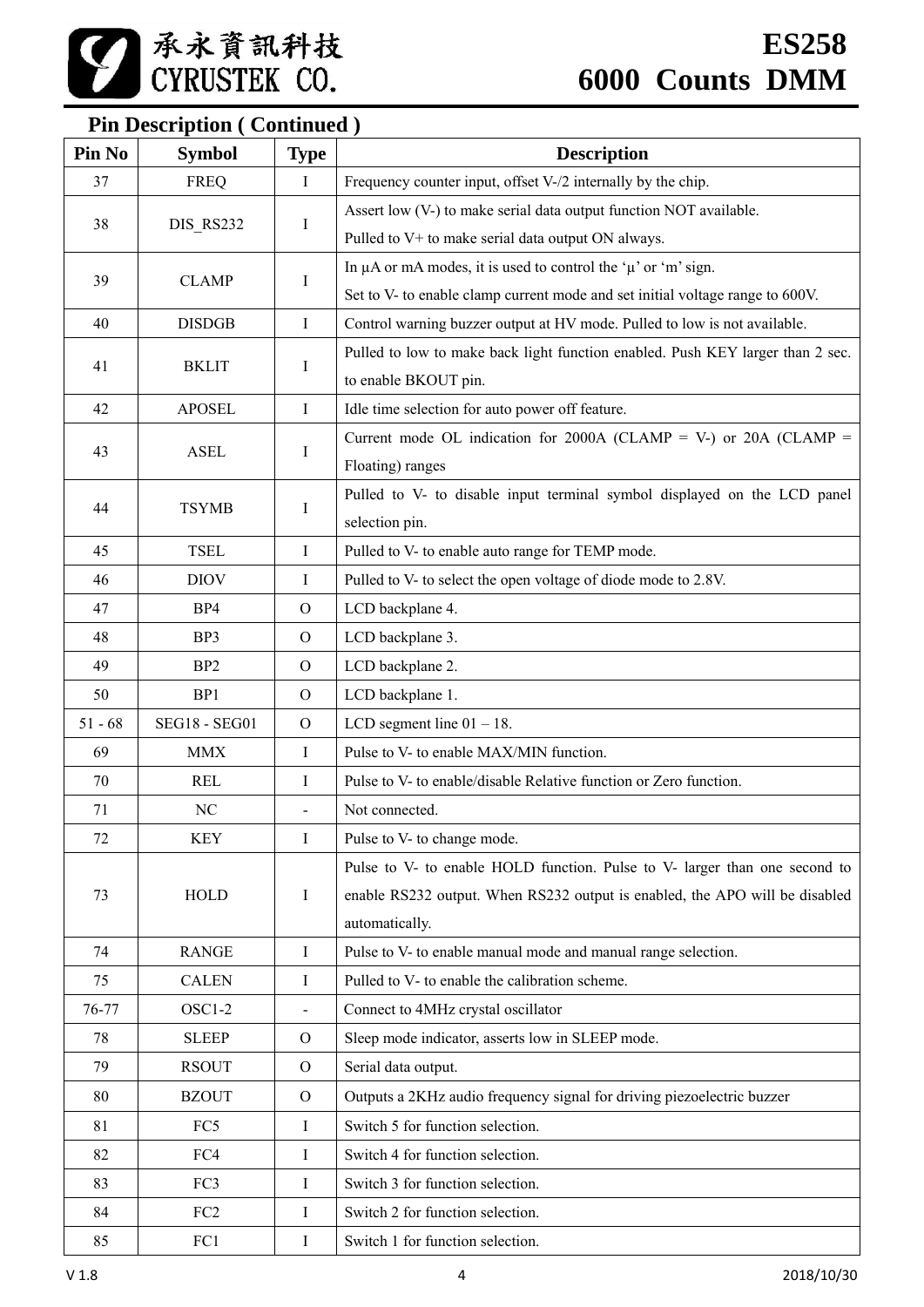# **Pin Description ( Continued )**

| Pin No | <b>Symbol</b> | <b>Type</b>  | <b>Description</b>                                                                            |
|--------|---------------|--------------|-----------------------------------------------------------------------------------------------|
| 86     | <b>SLACDC</b> | $\mathbf{I}$ | Select initial DC/AC state.                                                                   |
| 87     | <b>CN</b>     | $\Omega$     | Negative capacitor connection for on-chip DC-DC converter.                                    |
| 88     | CP            | $\Omega$     | Positive capacitor connection for on-chip DC-DC converter.                                    |
| 89     | <b>SCLP</b>   | $\Omega$     | Output to EEPROM 24LC02 clock.                                                                |
| 90     | <b>SDAP</b>   | I/O          | Input / Output from to EEPROM 24LC02 data. Open drain output.                                 |
| 91     | <b>LBAT</b>   | I            | Multi-level low battery configuration input. Simple external resistor divider is<br>required. |
| 92     | $V -$         | P            | Negative supply voltage.                                                                      |
| 93     | $V -$         | $\mathbf{P}$ | Negative supply voltage.                                                                      |
| 94     | <b>COFFN</b>  | $\Omega$     | Offset canceled capacitor negative terminal for temperature mode                              |
| 95     | <b>COFFP</b>  | $\Omega$     | Offset canceled capacitor positive terminal for temperature mode                              |
| 96     | $V^+$         | $\Omega$     | Output of on-chip DC-DC converter.                                                            |
| 97     | <b>DGND</b>   | P/G          | Digital ground.                                                                               |
| 98     | <b>AGND</b>   | P/G          | Analog ground.                                                                                |
| 99     | <b>AGND</b>   | P/G          | Analog ground.                                                                                |
| 100    | <b>IVS</b>    | T            | Measurement input in uA/mA current mode.                                                      |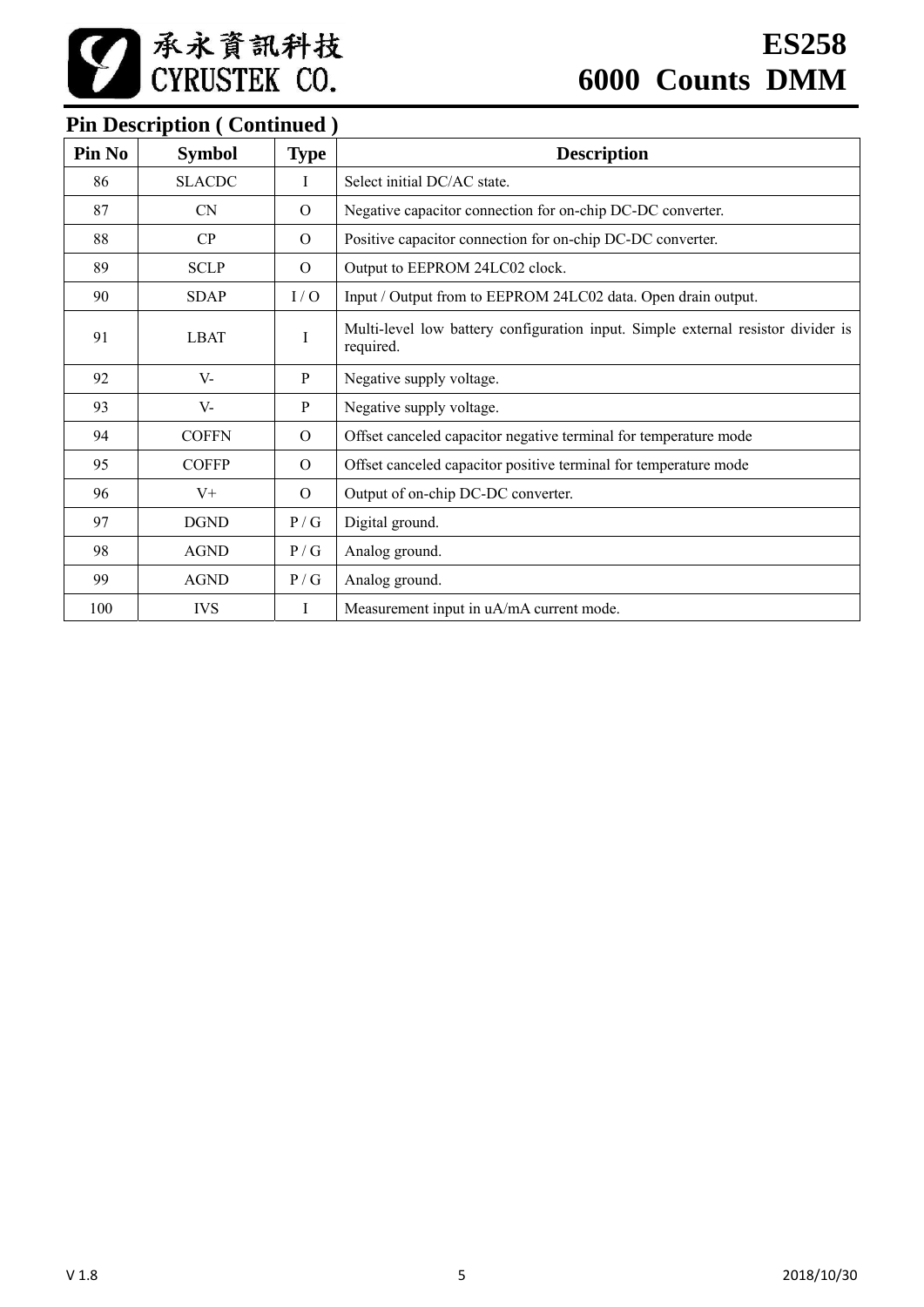

# **Absolute Maximum Ratings**

| <b>Characteristic</b>           | Rating                              |
|---------------------------------|-------------------------------------|
| Supply Voltage (V- to AGND)     | -4V                                 |
| Analog Input Voltage            | V- $-0.6$ to V + $+0.6$             |
| $V_{+}$                         | $V^+ \geq (AGND/DGND+0.5V)$         |
| AGND/DGND                       | $AGND/DGND \ge (V-0.5V)$            |
| Digital Input                   | V- $-0.6$ to DGND $+0.6$            |
| Power Dissipation. Flat Package | 500mW                               |
| <b>Operating Temperature</b>    | -20 $\degree$ C to 70 $\degree$ C   |
| Storage Temperature             | $-45^{\circ}$ C to 125 $^{\circ}$ C |

# **Electrical Characteristics**

 $Ta = 18 - 28 °C$ 

| <b>Symbol</b><br>Parameter                             |              | <b>Test Condition</b>                                        | Min.                     | Typ.     | <b>Max</b>               | <b>Units</b>          |
|--------------------------------------------------------|--------------|--------------------------------------------------------------|--------------------------|----------|--------------------------|-----------------------|
| Power supply                                           | $V -$        |                                                              | 2.4                      | $-3.0$   | 3.3                      | V                     |
| Operating supply current In                            | $I_{DD}$     | Normal operation                                             | $\overline{\phantom{0}}$ | 1.8      | 2.5                      | mA                    |
| DCV mode                                               | $I_{SS}$     | In sleep mode                                                |                          |          | 10                       | $\mu A$               |
| Voltage roll-over error                                | <b>REV</b>   | $10M\Omega$ input resistor                                   |                          |          | $\pm 0.1$                | $%F.S^1$              |
| Voltage nonlinearity                                   | <b>NLV</b>   | Best case straight line<br>CINT=MPR capacitor                |                          |          | $\pm 0.1$                | $\%$ F.S <sup>1</sup> |
| Zero input reading                                     |              | $10M\Omega$ input resistor<br>$(V=-3V)$                      | $-000$                   | 000      | $+000$                   | counts                |
| Band-gap reference voltage                             | $V_{REF}$    | $100K\Omega$ resistor between<br>VRH & AGND                  | $-1.30$                  | $-1.23$  | $-1.16$                  | V                     |
| Open circuit voltage for $600\Omega$<br>measurement    |              |                                                              |                          | $-3.0$   |                          | V                     |
| Open circuit voltage for other<br>$\Omega$ measurement |              | $V=3V$                                                       | $-1.19$                  | $-1.08$  | $-0.97$                  | V                     |
| Peak<br>peak<br>backplane<br>to<br>voltage             |              | $-3.3V \le V \le 2.2V$                                       | 3.0                      | 3.1      | 3.2                      | $\mathbf V$           |
| Internal<br>pull-high<br>0V<br>to                      |              | Between V- pin and<br>HOLD, RANGE, KEY,<br>FC1-FC5, BKLIT,   |                          | 1.2      |                          | $\mu A$               |
| current                                                |              | Between V- pin<br>and DIS RS232 pin                          |                          | 11       |                          | $\mu A$               |
| AC/DC scan mode sensitivity                            |              | <b>ACV</b> selected                                          |                          | 300      |                          | mVrms                 |
| AC frequency response at                               |              | $\pm 1\%$                                                    | $\overline{\phantom{a}}$ | 40-400   |                          | HZ                    |
| 6.000V range                                           |              | $\pm 5\%$ (No compensated)                                   | $\overline{\phantom{0}}$ | 400-2000 | $\overline{\phantom{0}}$ |                       |
| Multi-level low battery                                | $\rm V_{t1}$ |                                                              |                          | 2.15     |                          |                       |
| detector                                               | $V_{t2}$     | LBAT9 vs. V-                                                 |                          | 1.82     |                          | V                     |
| Reference voltage temperature<br>coefficient           | $TC_{RF}$    | $-20^{\circ}$ C <t<sub>A&lt;70<math>^{\circ}</math>C</t<sub> |                          | 100      |                          | ppm/°C                |
| Capacitance measurement                                |              | 6nF-600uF (Residual                                          | $-1.0$                   |          | 1.0                      | $\frac{0}{0}$         |
| accuracy                                               |              | value is not included)                                       | $-3$                     |          | 3                        | counts                |
| Capacitance measurement                                |              |                                                              | $-3.0$                   |          | 3.0                      | $\frac{0}{0}$         |
| accuracy                                               | 6mF/60mF     |                                                              | $-3$                     |          | 3                        | counts                |

Note:

1. 6000 counts Full Scale.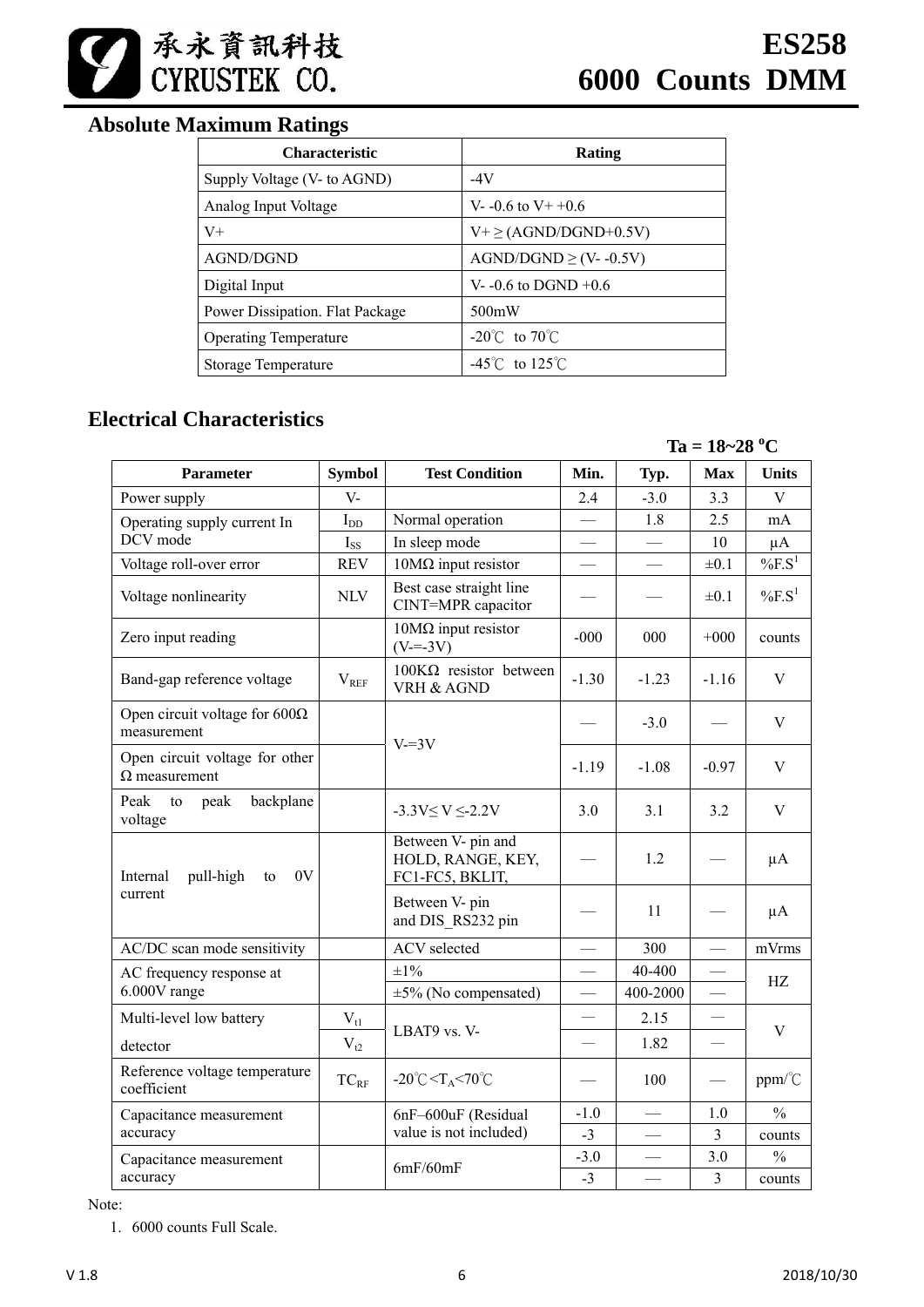

# **Function Description**

# **1.Operating Modes**

# **1.1. Semi-auto calibration scheme**

ES258 includes DMM & Clamp-on meter features in single chip. DMM manufacturers need the calibration process in production. The traditional solution needs the variable resistors for calibration by manual adjustment. ES258 provide another calibration scheme and the most variable resistors could be ignored. When ES258 is at OFF-state, pull *CALEN* (pin 75) to V- to active the calibration scheme after re-power on. A digital controlled voltage output will be active from DACO. When semi-auto calibration scheme is active, use **HOLD** (or **REL**) key to decrease voltage and use **RANGE (**or **MMX)** key to increase the voltage. Decrease the reference voltage means the counts on display will be increased. Increase the reference voltage means the counts on display will be decreased. The adjustment step is approximate one count. If coarse adjustment is required, push **HOLD** (or **REL**) and **RANGE (**or **MMX)** larger than one second to speed up to approximate 10 counts per second. After calibration process is finished, push **HOLD** (or **REL**) and **RANGE (**or **MMX)** simultaneously less than 1 second to save the digital controlled code to external EEPROM (24LC02).



The semi-auto calibration scheme supports the following eleven measurement modes. When *CALEN* pin is active, set the proper function switches or push KEY to choose the target measurement mode. When mode is selected, the LCD segment of Unit at related measurement will be blinking.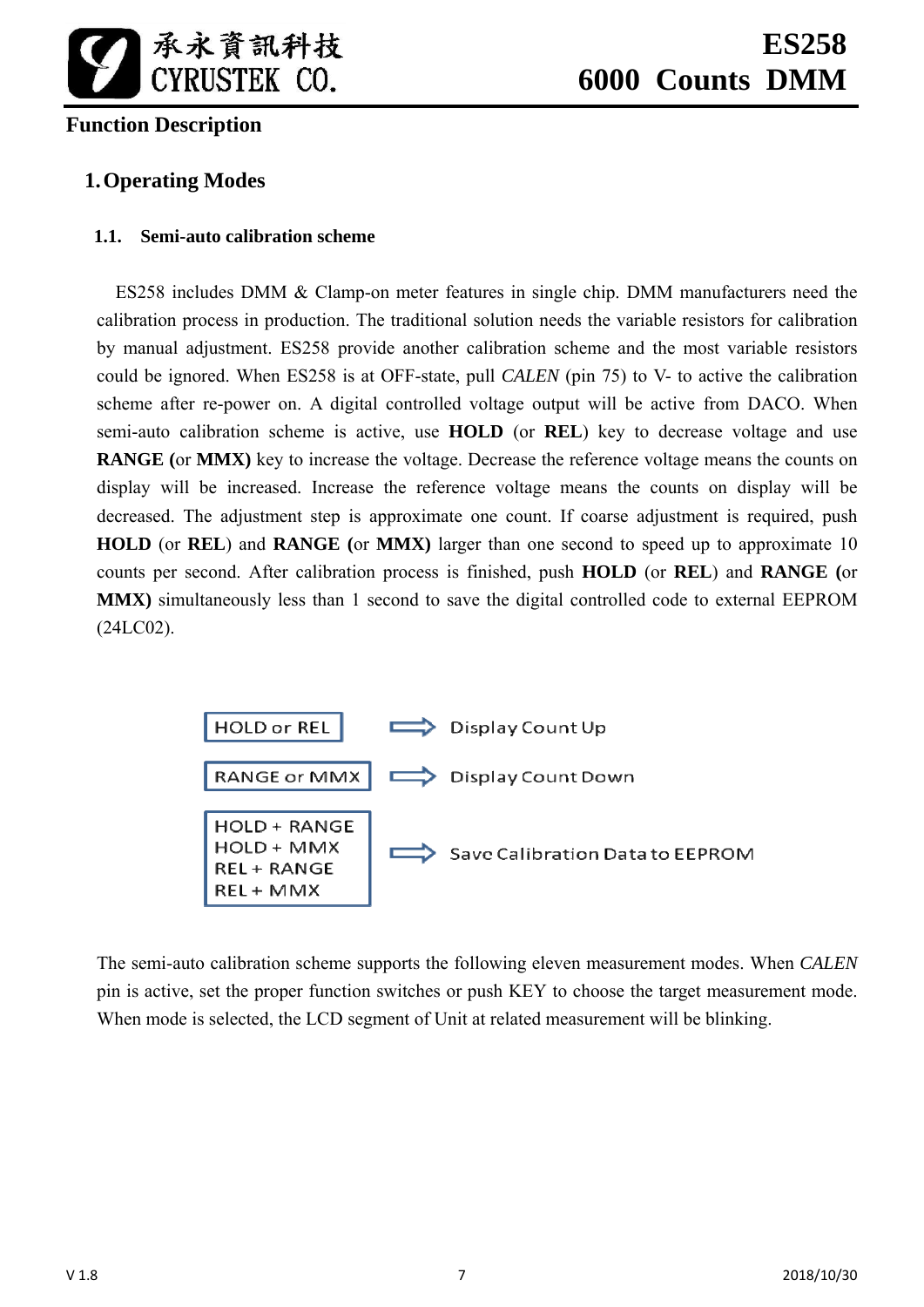

| Mode                                                     | <b>Default Range For CAL</b>                                      | <b>Remark</b>                                                                                           |  |
|----------------------------------------------------------|-------------------------------------------------------------------|---------------------------------------------------------------------------------------------------------|--|
| Voltage Measurement                                      | 6.000V (DC/AC separated)                                          | Accuracy of other ranges is guaranteed                                                                  |  |
| mV Voltage Measurement                                   | 600.0mV (DC/AC separated)                                         | by external resistor network.                                                                           |  |
| DC Current Measurement For<br>Multi-meter (uA/mA)        | N/A                                                               | The same configuration for DCV<br>mode.                                                                 |  |
| <b>AC Current Measurement For</b><br>Multi-meter (uA/mA) | AC 600.0 uA / AC 60.00 mA                                         | Select lower range for calibration in<br>AC mode. Higher range calibration<br>use the same as ACV mode. |  |
| DC Current Measurement For<br>Multi-meter (A)            | 6A or 20A                                                         | Auto 2 ranges choose one, proposed to<br>use a large range to calibration.                              |  |
| <b>AC Current Measurement For</b><br>Multi-meter (A)     | 6A or 20A                                                         | individual<br>$\overline{2}$<br>Auto<br>ranges<br>for<br>calibration is necessary.                      |  |
| DC Current Measurement for<br>(Clamp-meter application)  | 60A or 600A<br>(one of both modes chosen for<br>calibration)      | Auto 2 ranges choose one, proposed to<br>use a large range to calibration.                              |  |
| AC Current Measurement for<br>higher range (Clamp-meter) | 999.9A or 2000A<br>(one of both modes chosen for<br>calibration)  | Auto 2 ranges separated for calibration                                                                 |  |
| AC Current Measurement for<br>lower range (Clamp-meter)  | 60.00A or 600.0A<br>(one of both modes chosen for<br>calibration) | is necessary.                                                                                           |  |
| Current measurement for<br>Clamp-meter application       | 6A/60A/600A/2000A<br>(DC/AC separated)                            | Manual<br>4<br>ranges<br>separated<br>for<br>calibration is necessary                                   |  |
| <b>Capacitor Measurement</b>                             | 60.00nF/60.00uF                                                   | 2 ranges separated for calibration                                                                      |  |
| Temperature Measurement                                  | $600.0^{\circ}$ C                                                 | Lower range in auto temperature<br>measurement.                                                         |  |
| <b>ADP</b> Measurement                                   | 6000 / 600.0 / 60.00 / 6.000                                      | 4 ranges separated for calibration.                                                                     |  |

After calibration procedure is finished, set ES258 to OFF-state and set *CALEN* (pin75) to DGND or kept floating to return to normal mode operation after re-power on.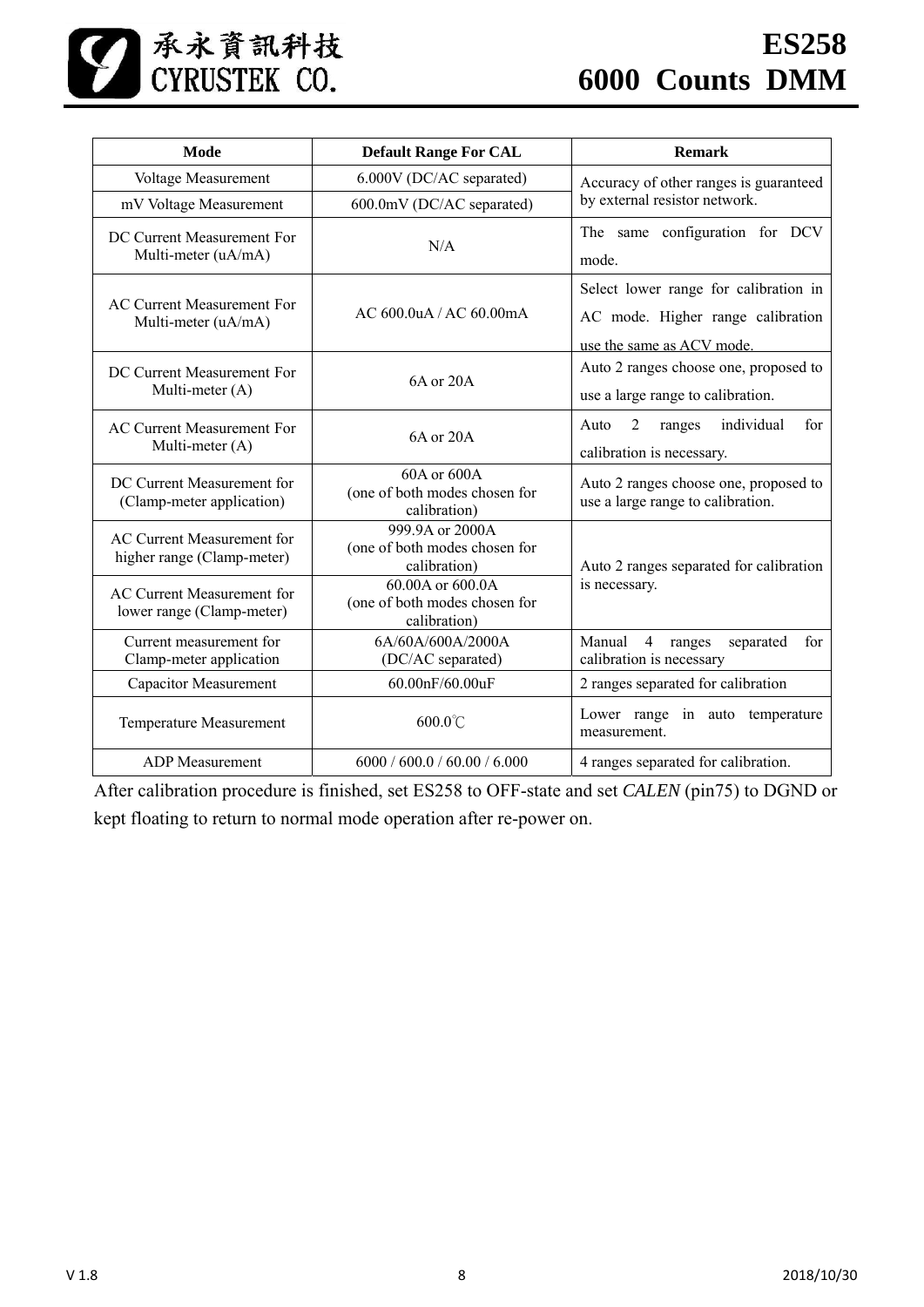承永資訊科技<br>CYRUSTEK CO.

# **1.2. Voltage Measurement**

A re-configurable voltage divider automatically provides a suitable range in voltage measurement mode. 600.0mV range is independent and manual mode. It takes input signal from *mVin (*pin20). The following table summarizes the Full-Scale ranges in each configuration.

| <b>Configuration</b> | <b>Full Scale Range</b> | <b>Divider Ratio</b> | <b>Resister Connection</b> | <b>Input Pin</b>  | <b>CAL</b> |
|----------------------|-------------------------|----------------------|----------------------------|-------------------|------------|
| VR1                  | 600.0mV                 |                      | $\overline{\phantom{a}}$   | $mV$ in V.S. SGND | Yes        |
| VR2                  | 6.000V                  | 1/10                 | $VR2 (1.111 M\Omega)$      | VR1 V.S. SGND     | Yes        |
| VR3                  | 60.00V                  | 1/100                | VR3 $(101K\Omega)$         | VR1 V.S. SGND     | N/A        |
| VR4                  | 600.0V                  | 1/1000               | VR4 $(10.01K\Omega)$       | VR1 V.S. SGND     | N/A        |
| VR5                  | 1000V                   | 1/10000              | VR5 $(1K\Omega)$           | VR1 V.S. SGND     | N/A        |

Note: The *CLAMP* pin is used to control the voltage start range from 6.000V or 600.0V. Set to V- to select the initial range at 600.0V and set to floating state to select the initial range at 6.000V.

The ES258 support the hazardous live voltage warning. When the voltage measured exceeds the level defined, the buzzer generates 2KHz beep and *ALARM* (pin 34) drive high output (V+ level) periodically. It can remind the user to notice the hazardous voltage. The buzzer sound warning could be cancelled by *DISDGB* (pin40).

# **1.2.1. OL Selection**

ES258 has a voltage OL selection feature archived by configuring the pin *CESEL (pin33)*. In automatic voltage mode, ES258 will show OL when the voltage exceeds the defaulted level. If *CESEL* is connected to V-, ES258 will have a 1010V overflow level in voltage mode. If *CESEL* connected to DGND, the overflow level will be set to 610V in DCV and ACV mode. The configuration of CESEL is listed below. When *CESEL* is kept floating, ACV OL level is set to 760V.

# **For ACV/DCV voltage modes:**

|            |       | <b>CESEL</b> |                 |
|------------|-------|--------------|-----------------|
|            | V-    | <b>DGND</b>  | <b>Floating</b> |
| <b>DCV</b> | 1010V | <b>610V</b>  | <b>1010V</b>    |
| ACV        | 1010V | <b>610V</b>  | <b>760V</b>     |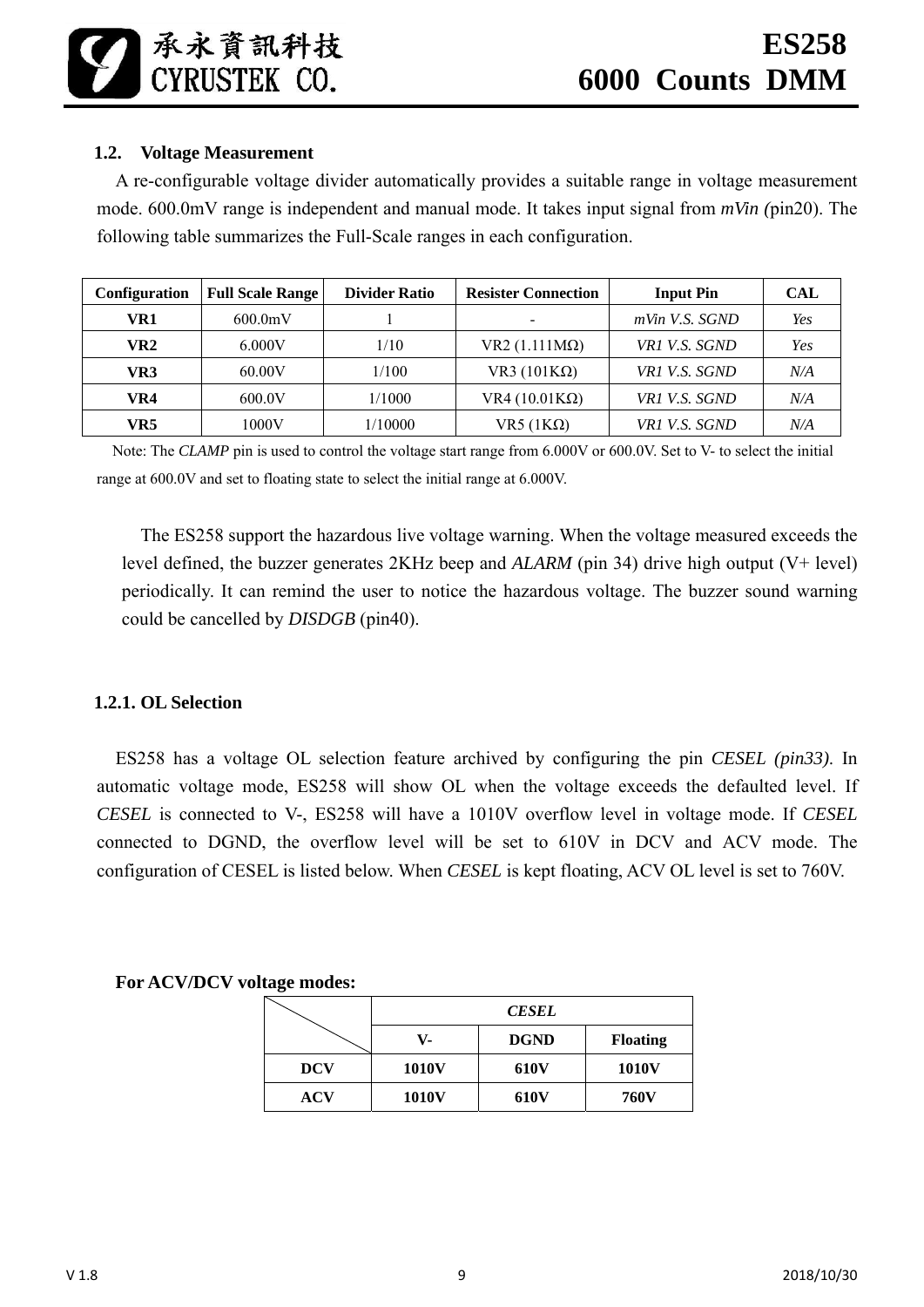#### **1.3. Current Measurement For Multi-meter**

承永資訊科技 CYRUSTEK CO.

ES258 has 3 automatic current measurement modes for multi-meter. The following table summarizes the full-scale range of each mode. When ES258 operates in the current measurement modes for multi-meter, it takes high input from pin *IVS*, low input from pin *SGND* and reference voltage from calibration scheme.

| Mode              | $FC1 - 4$ | <b>Full Scale</b>                   | <b>Input Terminal</b> | CAL                   |
|-------------------|-----------|-------------------------------------|-----------------------|-----------------------|
| <b>Automatic1</b> | 1,1,0,1   | $600.0\mu$ A / $6000\mu$ A          | IVS V.S. SGND         | AC 600uA <sup>3</sup> |
| Automatic2        | 1,1,1,1   | $60.00 \text{mA} / 600.0 \text{mA}$ | IVS V.S. SGND         | $AC$ 60m $A^3$        |
| Automatic3        | 0,0,0,0   | 6.000A/20.00A <sup>2</sup>          | IVS V.S. SGND         | Yes                   |

Note:

1. Connect *Clamp* (pion39) to V- will disable the " $\mu_2$ " / "m<sub>2</sub>" symbol on LCD panel.

2. Connect *ASEL* (pin43) to V- will set maximum readings of input for Automatic3 mode to 10.10A.

3. DCuA/DCmA use the same configuration as DCV mode. AC higher range use the same configuration as ACV mode.

#### **1.4. Current Measurement For Clamp-meter**

ES258 has 2 automatic and 4 manual current measurement modes for Clampmeter. The following table summarizes the Full-Scale range of each mode. When ES258 operate in the automatic modes and the manual mode1~4, it takes high input from *IVS* pin, low input from SGND and reference voltage from *VR\_CLAMP*.

| Mode                | $FC1 - 4$  | <b>CLAMP</b> | Range                       | Max full scale          | <b>Input Terminal</b> | <b>CAL</b> |
|---------------------|------------|--------------|-----------------------------|-------------------------|-----------------------|------------|
| Automatic1          | 1,1,0,1    | 0            | 600.0A / 2000A <sup>2</sup> | $60/200$ mV             | IVS V.S. SGND         | $Yes^4$    |
| Automatic2          | 1, 1, 1, 1 | $\theta$     | 60.00A / 999.9A             | $60/1000$ mV            | <b>IVS V.S. SGND</b>  | $Yes^4$    |
| Automatic3          | 0,0,0,0    | 0            | 6.000A / 60.00A             | $60/600$ mV             | <i>IVS V.S. SGND</i>  | $Yes^4$    |
| Manual1             | 1,1,0,0    | X            | 6.000A                      | $600 \text{ mV}$        | <b>IVS V.S. SGND</b>  | Yes        |
| Manual <sub>2</sub> | 1,0,0,0    | X            | 60.00A                      | $600 \text{ mV}$        | IVS V.S. SGND         | Yes        |
| Manual3             | 1,0,1,0    | X            | 600.0A                      | $600 \text{ mV}$        | <i>IVS V.S. SGND</i>  | Yes        |
| Manual4             | 1,0,0,1    | X            | 1000A or $2000A2$           | 100 or $200 \text{ mV}$ | IVS V.S. SGND         | Yes        |

Note:

1. Connect *CLAMP* to V- will disable the " $\mu_2$ " / "m<sub>2</sub>" symbol on LCD panel.

2. Connect *ASEL* to V- will set maximum of input for Automatic1 & Manual4 modes to 1000A.

3. In DC current modes for clamp-meter, ES258 provides **Zero Function (pin70)** for offset removing.

4. AC Lower range calibration use the same configuration as Manual3 ACA mode. AC Higher range calibration use the same configuration as Manual4 ACA mode.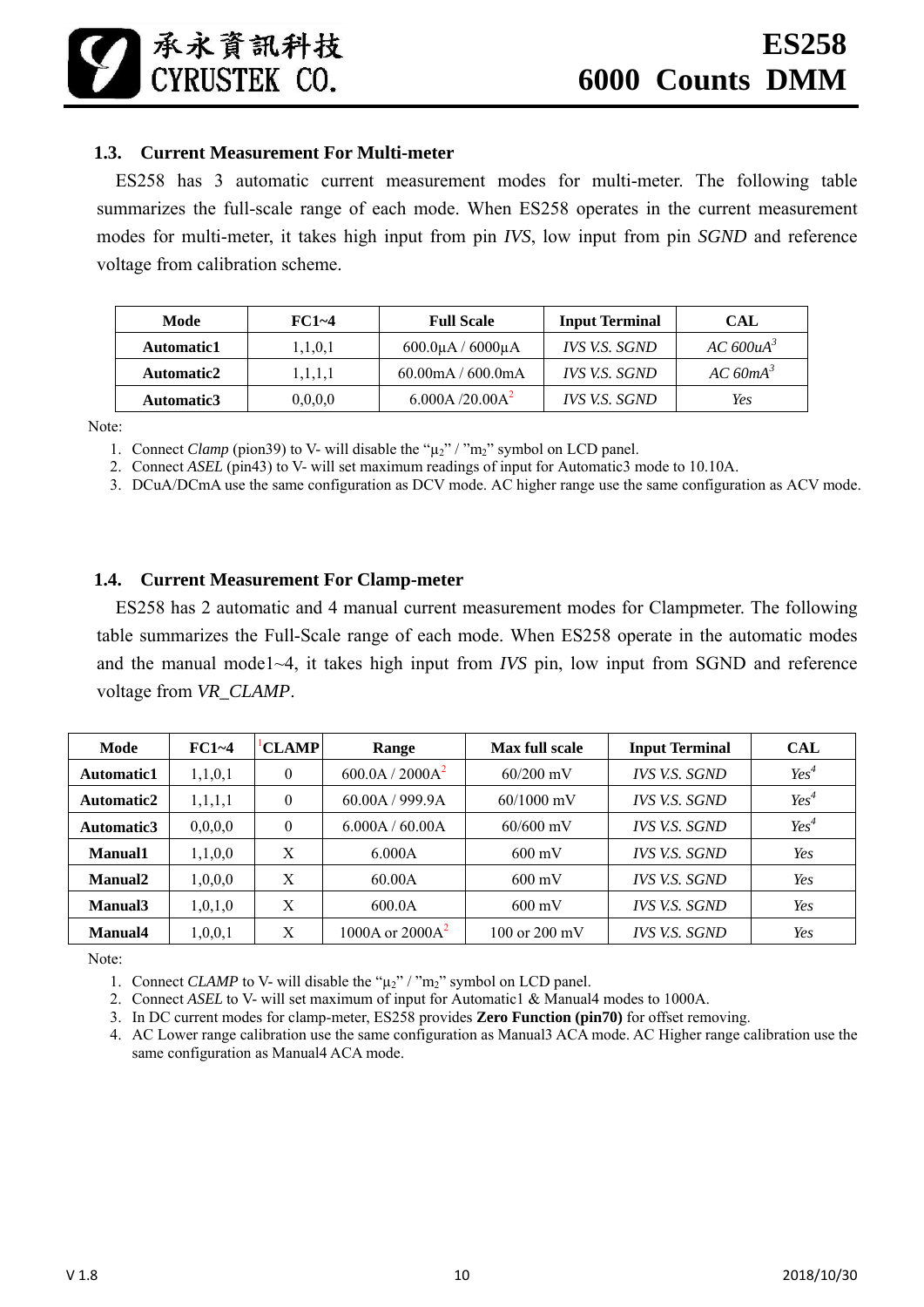

#### **1.5. Resistance Measurement**

A re-configurable divider automatically provides a suitable Full-Scale range in resistance measurement mode.

The following table summarizes the full-scale ranges and the reference resistors in each configuration.

| Configuration   | <b>Full Scale Range</b> | <b>Relative Resistor</b> | <b>Equivalent value</b> |
|-----------------|-------------------------|--------------------------|-------------------------|
| OR <sub>0</sub> | $60.00\Omega$           | OR <sub>1</sub>          | $100\Omega$             |
| OR <sub>1</sub> | $600.0\Omega$           | OR <sub>1</sub>          | $100\Omega$             |
| OR <sub>2</sub> | $6.000K\Omega$          | VR <sub>5</sub>          | $1K\Omega$              |
| OR3             | $60.00K\Omega$          | $VR4$    $VR1$           | $10K\Omega$             |
| OR4             | $600.0K\Omega$          | $VR3 \parallel VR1$      | $100K\Omega$            |
| OR <sub>5</sub> | $6.000M\Omega$          | $VR2 \parallel VR1$      | $1\text{M}\Omega$       |
| OR6             | $60.00 \text{M}\Omega$  | VR1                      | $10M\Omega$             |
| 0R7*            | $200.0 \text{M}\Omega$  | VR 1                     | $10M\Omega$             |

Note: If pin36 (DIS 200M) is pulled to V-, the 200M $\Omega$  range will be disabled.

#### **1.6. Capacitance Measurement**

The following table summarizes the eight ranges of capacitance measurement mode.

| $\mathbf{Configuration}^1$ | <b>Full Scale Range</b> | <b>Relative Resistor</b> | <b>Measurement Period</b>     |
|----------------------------|-------------------------|--------------------------|-------------------------------|
| $C1^3$                     | 6.000nF                 | Ratio to C <sub>2</sub>  | $0.33$ sec                    |
| $C2^2$                     | 60.00nF                 | CAL                      | $0.33$ sec                    |
| C <sub>3</sub>             | 600.0nF                 | Ratio to C <sub>2</sub>  | $1.15$ sec                    |
| C <sub>4</sub>             | 6.000uF                 | Ratio to C <sub>2</sub>  | $1.15$ sec                    |
| C <sub>5</sub>             | 60.00uF                 | CAL.                     | $0.26$ sec                    |
| C6                         | $600.0$ uF              | Ratio to C5              | $2.6 \text{ sec}(\text{max})$ |
| C7                         | $6.000$ mF              | Internal matching        | $2.6 \text{ sec}(\text{max})$ |
| C8                         | $60.00$ mF              | Internal matching        | $26 \text{ sec}(\text{max})$  |

Note:

- 1. In order to obtain an accurate reading, a capacitor must be discharged before measurement begins. The chip has a built-in discharge mode to automatically discharge the capacitor. In discharge mode, the main-display shows **dIS.C**. Discharging through the chip is quite slow. We recommend users to discharge the capacitor with some other apparatus.
- 2. The C2 range is calibrated in calibration scheme.
- 3. The C1 range residual offset could be compensated by the small capacitors near to OVH pin.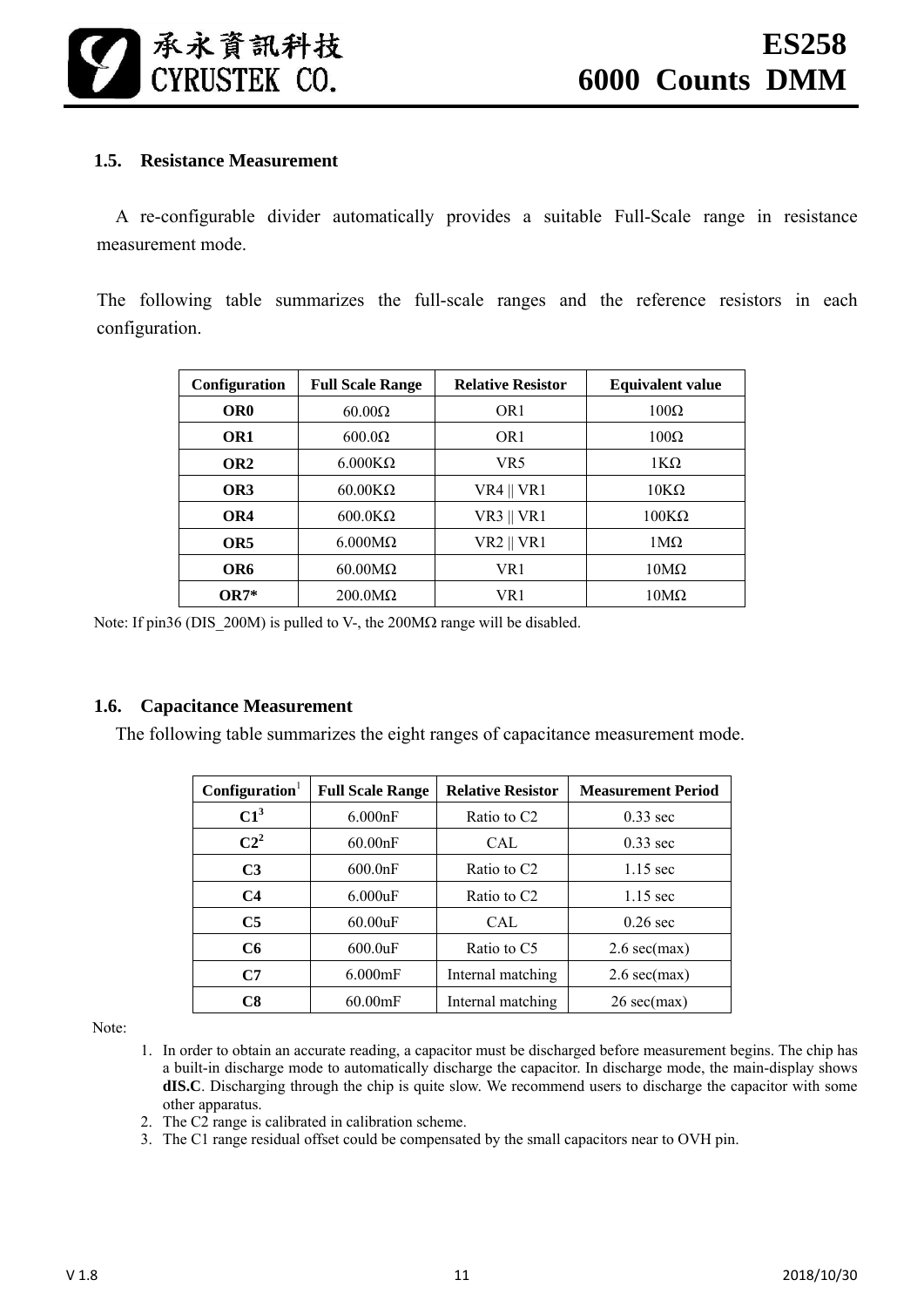# **1.7. Continuity Check**

Continuity check shares the same configuration with  $600.0\Omega$  manual resistance measurement mode and has buzzer output to indicate continuity. The buzzer generates 2KHz beep and *ALARM* (pin 34) drive high output (V+ level) whenever the reading is less than 30 $\Omega$ . The ES258 built in a high-speed short detection circuit and the detection could be less than 10ms.

#### **1.8. Diode Measurement**

Diode measurement mode shares the same configuration with 6.000V manual voltage measurement mode and has buzzer output to indicate continuity. When the good diode is measured, a single beep will be generated. The buzzer generates a 2KHz sound and *ALARM* (pin 34) drive high output (V+ level) whenever the reading is less than 30mV. If the test circuit is open or the voltage drop between the two ports of the diode under test is larger than 2V or 2.8V (depends on *DIOV* pin level), the LCD panel will show "OL".

|    | <b>DIOV</b>          |       |  |  |  |
|----|----------------------|-------|--|--|--|
|    | <b>DGND/Floating</b> |       |  |  |  |
| ОL | 2.000V               | 2.80V |  |  |  |

The ES258 also support a LED forward voltage measurement mode. It is necessary to use external source to achieve the measurement. The following table  $\&$  diagram summarizes the diode  $\&$  LED measurement mode.

| Mode | <b>SLACDC</b> | FC1~5 | <b>Full Scale</b> | <b>Input Terminal</b> |
|------|---------------|-------|-------------------|-----------------------|
| LED. |               |       | 3.50V             | VR1 V.S. SGND         |

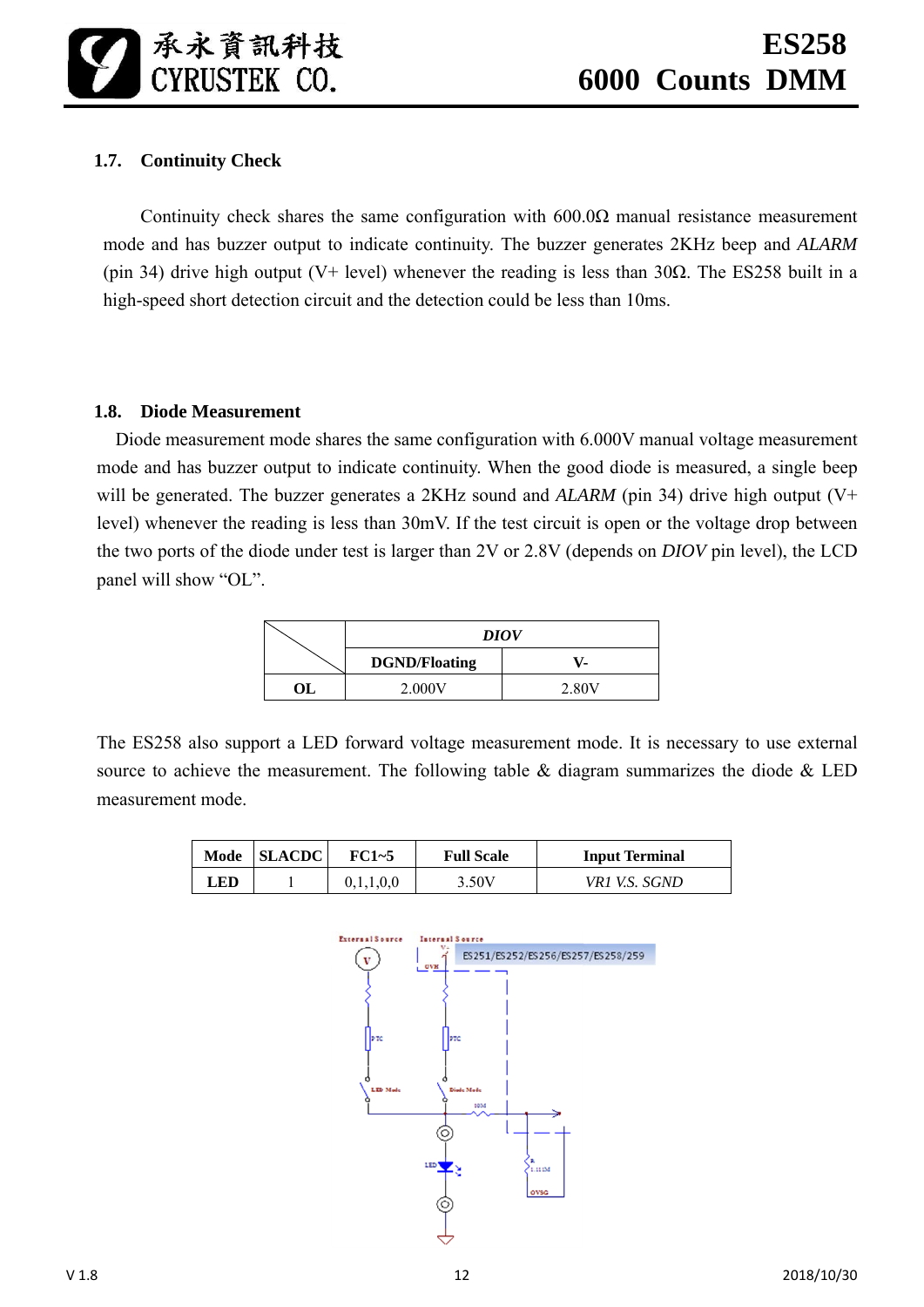# **1.9. Frequency Counter**

The time base of the frequency counter is derived from an external crystal oscillator by

$$
T_{counter} = \frac{4,000,000}{F_{osc}}
$$

Where  $F_{osc}$  is the frequency of the crystal oscillator. Thus, the counter has a 1-second time base when a 4MHz oscillator is used. The frequency counter can select the proper range automatically or manually. Auto-range operation extends over six decades, from 600.0Hz to 60.00MHz. The following table summarizes the Full-Scale range of the frequency counter.

| Range           | <b>Full Scale</b> |
|-----------------|-------------------|
| FR <sub>1</sub> | $600.0$ Hz        |
| FR <sub>2</sub> | 6.000KHz          |
| FR3             | 60.00KHz          |
| FR4             | 600.0KHz          |
| FR <sub>5</sub> | 6.000MHz          |
| FR6             | 60.00MHz          |

\*If input frequency is less than 1.0Hz, ES258 will show **0.0Hz**

# **1.10. Electrical field detection mode**

ES258 supports a non-contact AC voltage measurement, which is called electric field measurement also. The ADC input is configured from *ADP* pin vs. *SGND*. When no or less electric field is detected, the LCD display shows "EF". If the electric field is detected, the strength will be showed on the LCD display by "-" not digits type. Level 1(equivalent to 12.5% full scale of ADC) is "-" and the level 4(equivalent to 100% full scale of ADC) is "----". Additional beeper (*BUZOUT* pin) and LED alarm (*ALARM* pin) will be active from ES258. The frequency of buzzer and LED alarm depends on the strength of electric field also. The faster beeper means the stronger electric field (AC voltage) is sensed.

| Mode | $FC1 - 4$ | <b>SLACDC</b> | <b>Input Terminal</b> |
|------|-----------|---------------|-----------------------|
| EF   |           |               | ADP V.S. SGND         |



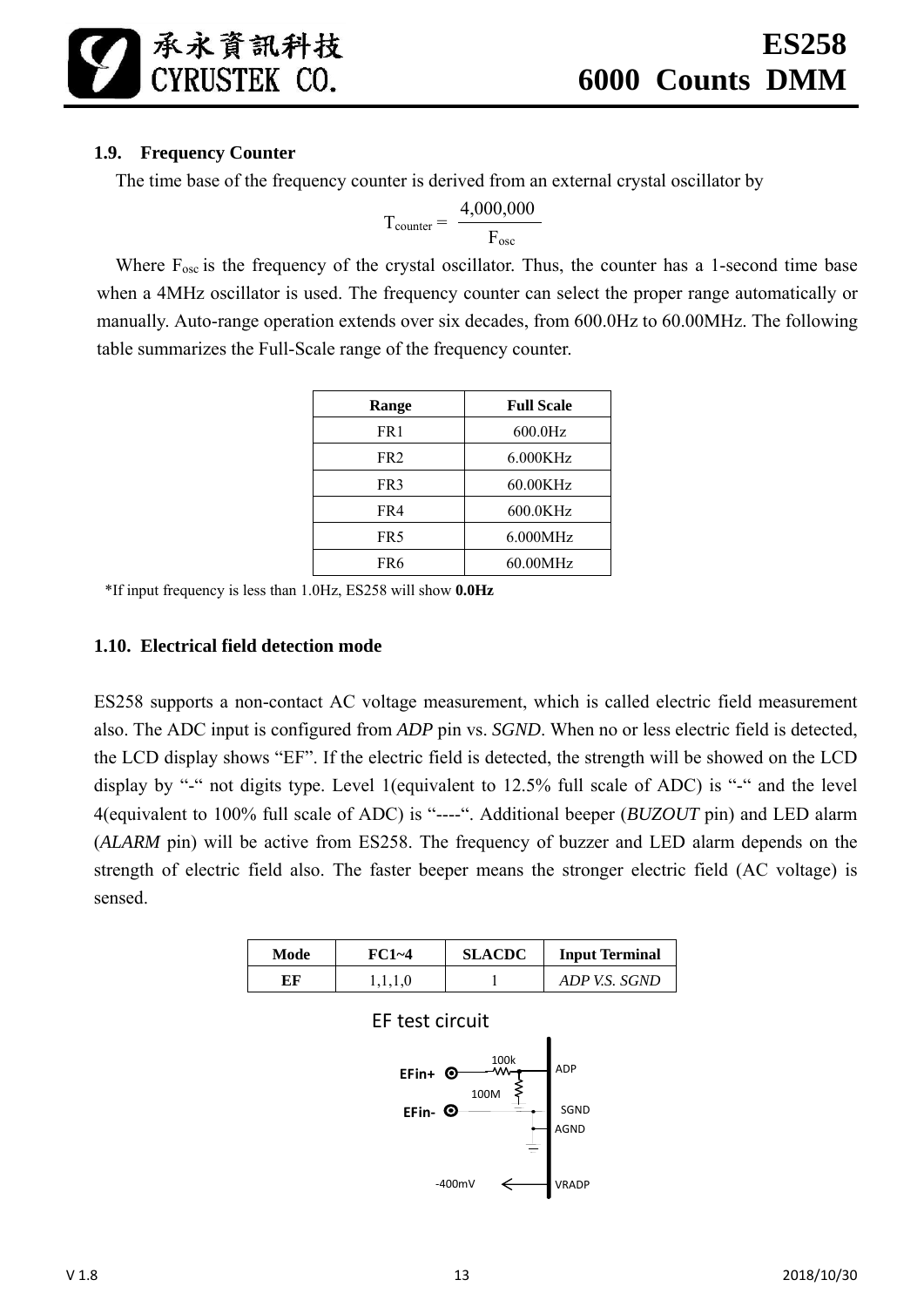

# **1.11. Temperature Measurement mode**

Temperature measurement mode takes input signal from *TEMPin* (pin2). The ES258 has ºC to ºF scale translation circuit and standard K-type thermocouple reference table is built-in. External cold-junction compensation circuit is still necessary. In temperature measurement mode, there is automatic mode and manual mode. The *TSEL* pin (pin45) is used to control the automatic mode  $(0.1^{O}C/1^{O}C$  resolution) or manual mode  $(0.1^{O}C$  resolution) selection. *TSYMB* (pin 44) could enable or disable display of input terminal symbol on the LCD panel (SEG18).

|                      | Manual range                | Auto Range                               |
|----------------------|-----------------------------|------------------------------------------|
| <sup>o</sup> C range | $-200.0$ °C $\sim$ 600.0 °C | $-200.0$ °C $\sim$ 600.0 °C<br>/ 1350 °C |
| <sup>o</sup> F range | $-328.0$ °F ~ 999.9 °F      | $-328.0$ °F ~ 999.9 °F<br>$/2462$ °F     |

#### **1.12. ADP**

ES258 provides 4 manual range ADP measurement modes for user define. The *ADP* pin is auxiliary input terminal for ADC of ES258. The full scale for ADP mode is 600.0mV. If FC5=0, the minus sign will not be shown on LCD segment.

| Mode             | $FC1 - 4$  | <b>SLACDC</b> | <b>Full Scale</b> | <b>Input Terminal</b> | <b>CAL</b> |
|------------------|------------|---------------|-------------------|-----------------------|------------|
| ADP <sub>0</sub> | 0, 0, 1, 1 |               | 6000              | ADP V.S. SGND         | Yes        |
| ADP1             | 0, 0, 0, 1 |               | 600.0             | ADP V.S. SGND         | Yes        |
| ADP2             | 0,1,1,1    |               | 60.00             | ADP V.S. SGND         | Yes        |
| ADP3             | 0,0,1,0    |               | 6.000             | ADP V.S. SGND         | Yes        |

Note: If FC5 is set to V-, the minus sign will be disabled.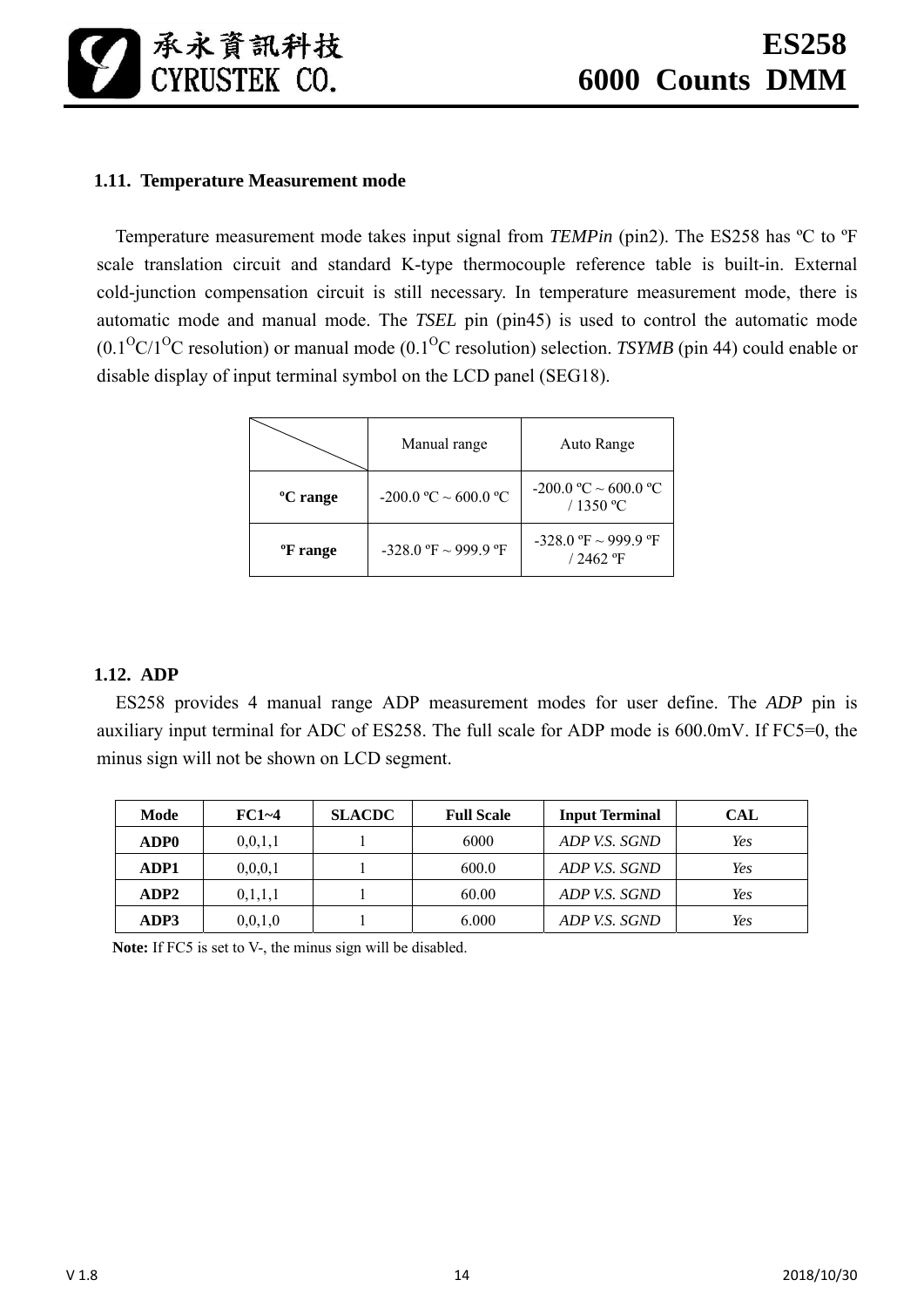# **1.13. Auto Power Off And Idle Time Selection**

ES258 has a default auto power off function. If the meter is idle for more than the given idle time duration, the chip automatically turns the power off. The idle time to trigger the auto power off function is determined by *APOSEL* (pin 42). If *APOSEL* is connected to V-, the idle time will be set to 30 minutes. If pin *APOSEL* is floating, the idle Time will be set to 15 minutes. When APO is occurred, the state of the meter is reserved. The APO symbol on the LCD panel indicates whether the auto power off is enabled or not. In some cases, user might want to disable Auto power off. There are two ways to disable this feature as following:

- 1. Power on the meter when any of the push functions, except for **HOLD,** is pressed down.
- 2. In addition, when RS232 output is active, the auto power off function is also disabled automatically.

**Note: Powering on the meter while pressing HOLD and lasts 2 seconds turns on all LCD segments until HOLD is pressed again.** 

#### **1.14. Sleep**

The meter enters sleep mode after auto power off. The *SLEEP* (pin 78) asserts low (V-) in the sleep mode, and asserts high (V+, not 0V) after re-power on.

#### **1.15. Re-Power On**

 After auto power-off, pushing any of the push function or changing the rotary mode can turn on the meter again. If the meter is re-powered on by changing the rotary mode, the saved state is cleared. If the meter is re-powered on by push functions, the chip restores the saved state and enters HOLD mode. The LCD displays the saved value.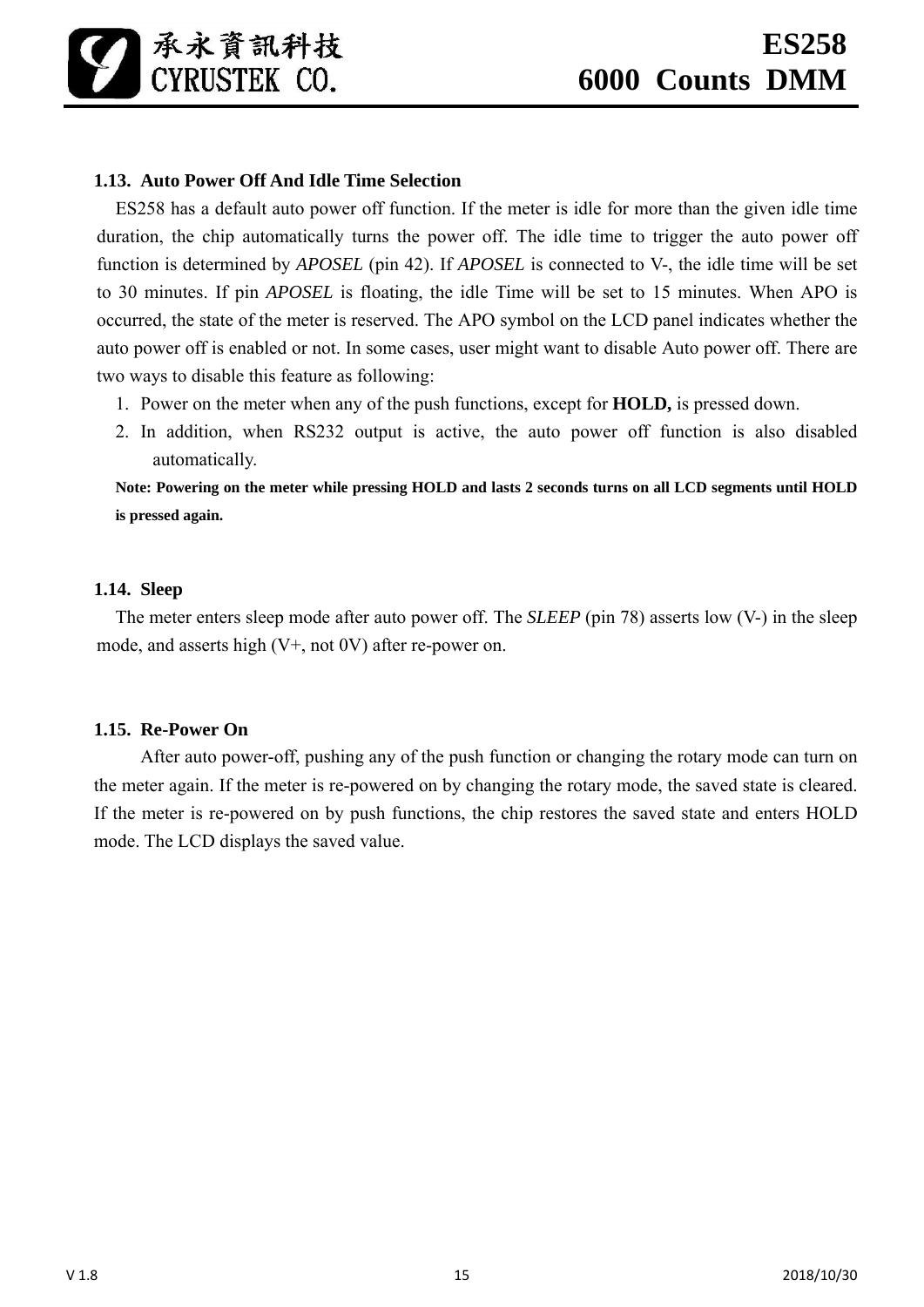# **1.16. Hazardous Voltage Indication**

The ES258 could provide the AC/DC hazardous voltage indication for voltage/resistor/capacitor/diode/frequency modes. Of course, the indication could support LCD symbol /LED /Buzzer driving simultaneously. Especially ES258 could detect the AC voltage in DCV mode and detects the DC voltage in ACV mode. It means if not proper AC or DC voltage signal exists on the DUT when DCV or ACV measurement mode is set, the HV indication will be active.

| Function / Range    | Input DC voltage (typ.) | Input AC voltage (typ.) |
|---------------------|-------------------------|-------------------------|
| $AC$ mV             | $> +3V$                 | $\Omega$                |
| AC 6V               | $> +20V$                | OL.                     |
| $AC 60V - 1000V$    | $> +100V$               | $>$ 30V                 |
| $DC$ mV             | OL.                     | $>$ 3Vrms (40-1kHz)     |
| DC 6V               | OL.                     | $>$ 20Vrms (40-1 kHz)   |
| DC 60V-1000V        | $>$ 30V or $<$ -30V     | $> 90$ Vrms (40-1 kHz)  |
| Frequency modes     | $> 70V$ or $< -70V$     | $>40$ Vrms (40-1 kHz)   |
| Res/Cap/Diode modes | $>10V$ or $\leq -10V$   | $>10V$ rms (40-1 kHz)   |

#### **HV indication criterion**

**Note: If AC+DC signal is applied, the voltage criterion will be changed.**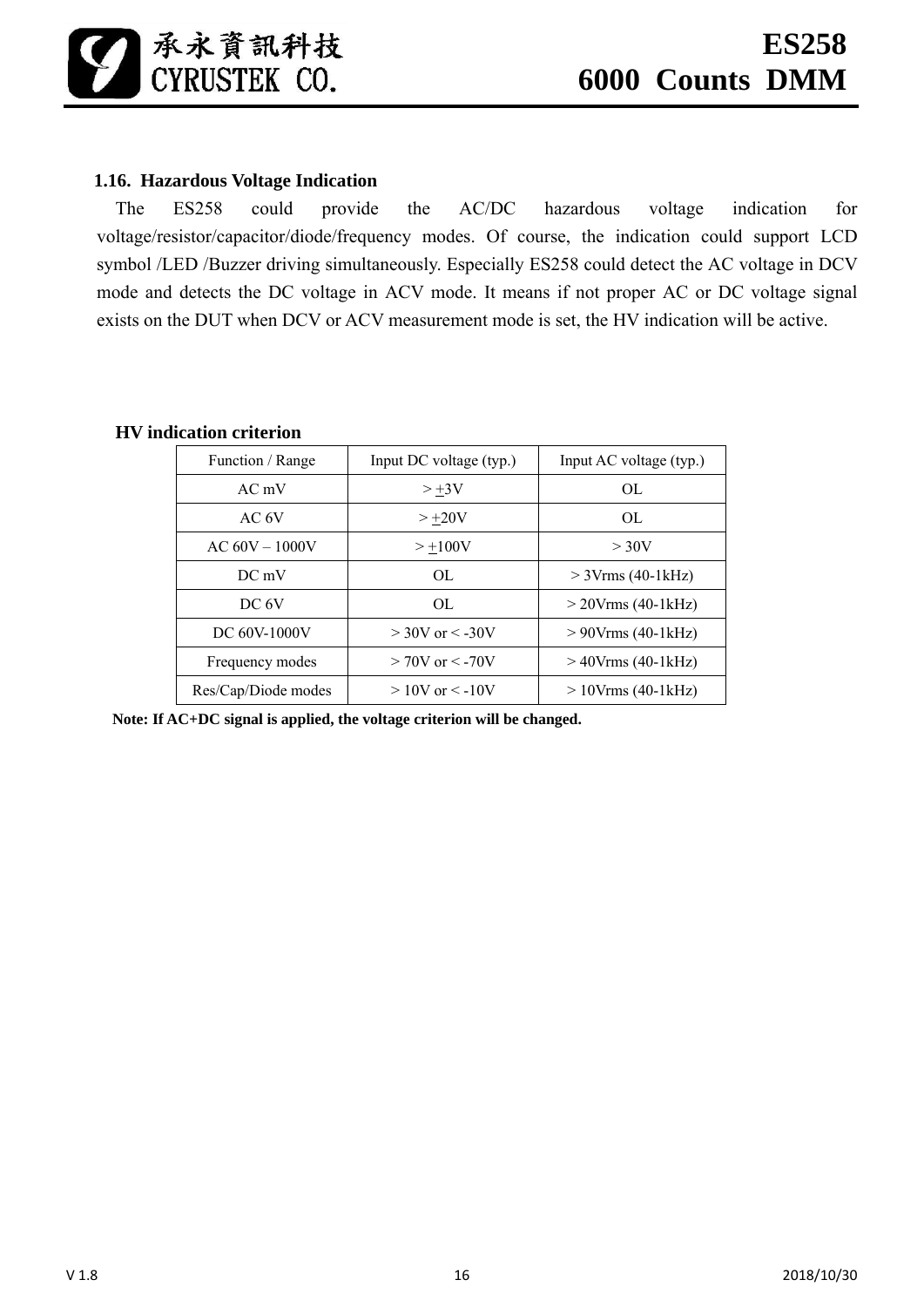承永資訊科技 CYRIISTEK CO.

# **1.17. Multi-level Low Battery Voltage Detection**

ES258 provides a voltage detection input (pin 91: *LBAT*) for multi-level low battery application. There are two internal voltage reference Vt1 & Vt2 for comparing with *LBAT*. If *LBAT* is larger than Vt1, the LCD segment of SLB1 – SLB3 will active always. This status implies Full battery. When *LBAT* is less than Vt1 but larger than Vt2, the LCD segment of SLB1 will disappear and this status implies Half battery. When *LBAT* is less than Vt2, the LCD segment of SLB2 will disappear and this status implies low battery. When the Low battery status lasts for 10 seconds, the LCD segment of SLB3 will be blinking. When the SLB3 is blinking for  $\sim$ 20 seconds, the operation of meter will be inhibited and LCD panel will show " Lo.bt" symbol. In this case, it is suggested to replace a new battery immediately. After "Lo.bt" appears and lasts for around 80 seconds, ES258 will enter to auto power off mode instantly.



Low battery test circuit (a)



Low battery test circuit (b)

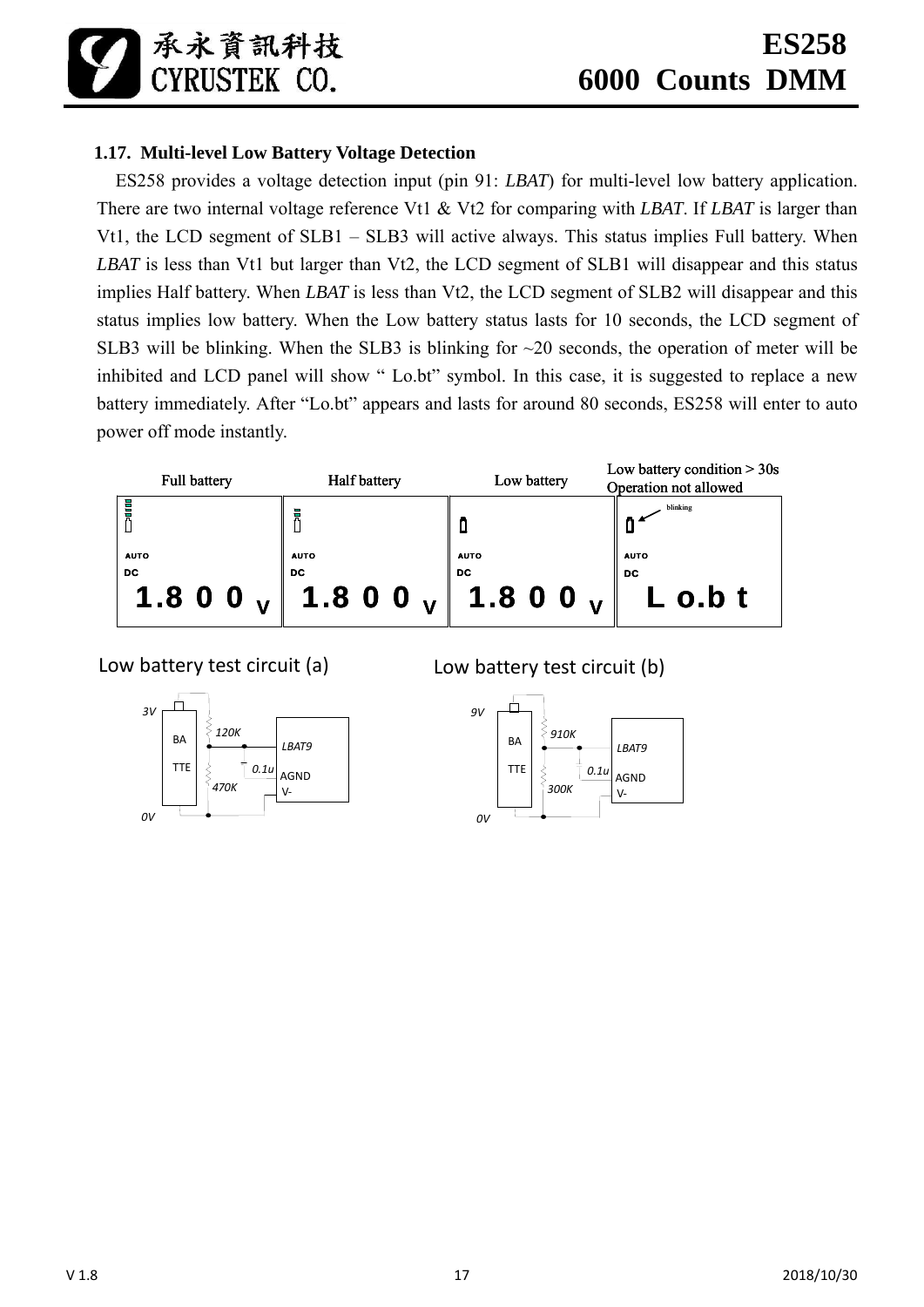# **2.Measurement Mode Switching**

Measurement mode depends on the logic level of *SLACDC, FC1, FC2, FC3, FC4, FC5* and **KEY** selection. When *FC5* is high, the measurement mode list is shown below:

| <b>SLACDC</b>    | $FCI$            | $FC2$            | FC3              | FC4              | Mode                                                      | <b>KEY</b> selection                                    |
|------------------|------------------|------------------|------------------|------------------|-----------------------------------------------------------|---------------------------------------------------------|
| $\boldsymbol{0}$ | $\mathbf{1}$     | $\boldsymbol{0}$ | $\mathbf{1}$     | $\mathbf{1}$     | DC Voltage Measurement                                    | $DCV \leftrightarrow ACV$                               |
| $\boldsymbol{0}$ | $\mathbf{1}$     | $\mathbf{1}$     | $\boldsymbol{0}$ | $\mathbf{1}$     | $^{23}$ Auto DC Current Measurement<br>( $\mu\mathrm{A})$ | $DCA \leftrightarrow ACA$                               |
| $\boldsymbol{0}$ | $\mathbf{1}$     | $\mathbf{1}$     | 1                | $\mathbf{1}$     | $^{23}$ Auto DC Current Measurement<br>(mA)               | $\text{DCA}\leftrightarrow\text{ACA}$                   |
| $\boldsymbol{0}$ | $\boldsymbol{0}$ | $\mathbf{0}$     | $\mathbf{0}$     | $\mathbf{0}$     | <sup>23</sup> Auto DC Current Measurement(A)              | $DCA \leftrightarrow ACA$                               |
| $\boldsymbol{0}$ | $\mathbf{1}$     | $\mathbf{1}$     | $\mathbf{1}$     | $\mathbf{0}$     | Resistance Measurement                                    | $\Omega \to$ Continuity $\to$ Diode $\to$ Cap           |
| $\overline{0}$   | $\mathbf{1}$     | $\mathbf{1}$     | $\boldsymbol{0}$ | $\mathbf{0}$     | $3$ Manual DC 6.000A                                      | $DCA \leftrightarrow ACA$                               |
| $\boldsymbol{0}$ | $\mathbf{1}$     | $\mathbf{0}$     | $\boldsymbol{0}$ | $\boldsymbol{0}$ | <sup>3</sup> Manual DC 60.00A                             | $DCA \leftrightarrow ACA$                               |
| $\boldsymbol{0}$ | $\mathbf{1}$     | $\boldsymbol{0}$ | $\mathbf{1}$     | $\boldsymbol{0}$ | <sup>3</sup> Manual DC 600.0A                             | $DCA \leftrightarrow ACA$                               |
| $\overline{0}$   | $\mathbf{1}$     | $\mathbf{0}$     | $\mathbf{0}$     | $\mathbf{1}$     | <sup>3</sup> Manual DC 6000A                              | $DCA \leftrightarrow ACA$                               |
| $\boldsymbol{0}$ | $\mathbf{0}$     | $\mathbf{0}$     | $\mathbf{1}$     | 1                | <b>Resistance Measurement</b>                             | $\Omega \leftrightarrow$ Continuity                     |
| $\boldsymbol{0}$ | $\mathbf{0}$     | $\mathbf{0}$     | $\boldsymbol{0}$ | $\mathbf{1}$     | Continuity Check                                          | Continuity $\leftrightarrow$ Diode                      |
| $\overline{0}$   | $\mathbf{0}$     | $\mathbf{1}$     | $\mathbf{1}$     | $\mathbf{1}$     | <b>Resistance Measurement</b>                             | $\Omega \rightarrow$ Continuity $\rightarrow$ Diode     |
| $\boldsymbol{0}$ | $\boldsymbol{0}$ | $\boldsymbol{0}$ | $\mathbf{1}$     | $\boldsymbol{0}$ | Frequency Measurement                                     |                                                         |
| $\boldsymbol{0}$ | $\boldsymbol{0}$ | $\mathbf{1}$     | $\mathbf{1}$     | $\boldsymbol{0}$ | Capacitance Measurement                                   |                                                         |
| $\boldsymbol{0}$ | $\boldsymbol{0}$ | $\mathbf{1}$     | $\boldsymbol{0}$ | $\boldsymbol{0}$ | Auto Temperature Measurement                              | $^{\circ}C \leftrightarrow ^{\circ}F$                   |
| $\boldsymbol{0}$ | $\boldsymbol{0}$ | 1                | $\mathbf{0}$     | 1                | <b>DCmV</b>                                               | $DCmV \leftrightarrow ACmV$                             |
| $\mathbf{1}$     | $\mathbf{1}$     | $\mathbf{0}$     | $\mathbf{1}$     | $\mathbf{1}$     | AC Voltage Measurement                                    | $ACV \leftrightarrow DCV$                               |
| $\mathbf{1}$     | $\mathbf{1}$     | $\mathbf{1}$     | $\boldsymbol{0}$ | $\mathbf{1}$     | $^{23}$ Auto AC Current Measurement( $\mu$ A)             | $\text{ACA}\leftrightarrow\text{DCA}$                   |
| $\mathbf{1}$     | $\mathbf{1}$     | $\mathbf{1}$     | $\mathbf{1}$     | 1                | <sup>23</sup> Auto AC Current Measurement(mA)             | $\text{ACA}\leftrightarrow\text{DCA}$                   |
| $\mathbf{1}$     | $\boldsymbol{0}$ | $\boldsymbol{0}$ | $\boldsymbol{0}$ | $\boldsymbol{0}$ | $^{23}$ Auto AC Current Measurement(A)                    | $\text{ACA}\leftrightarrow\text{DCA}$                   |
| $\mathbf{1}$     | $\mathbf{1}$     | $\mathbf{1}$     | 1                | $\overline{0}$   | EF mode                                                   |                                                         |
| $\mathbf{1}$     | $\mathbf{1}$     | 1                | $\boldsymbol{0}$ | $\boldsymbol{0}$ | <sup>3</sup> Manual AC 6.000A                             | $ACA \leftrightarrow DCA$                               |
| 1                | $\mathbf{1}$     | $\mathbf{0}$     | $\boldsymbol{0}$ | $\boldsymbol{0}$ | $3$ Manual AC 60.00A                                      | $ACA \leftrightarrow DCA$                               |
| $\mathbf{1}$     | $\mathbf{1}$     | $\mathbf{0}$     | $\mathbf{1}$     | $\boldsymbol{0}$ | <sup>3</sup> Manual AC 600.0A                             | $ACA \leftrightarrow DCA$                               |
| $\mathbf{1}$     | $\mathbf{1}$     | $\boldsymbol{0}$ | $\boldsymbol{0}$ | 1                | <sup>3</sup> Manual AC 6000A                              | $ACA \leftrightarrow DCA$                               |
| $\mathbf{1}$     | $\boldsymbol{0}$ | $\boldsymbol{0}$ | 1                | 1                | ADP0 (6000)                                               | ----                                                    |
| $\mathbf{1}$     | $\boldsymbol{0}$ | $\boldsymbol{0}$ | $\boldsymbol{0}$ | $\mathbf{1}$     | ADP1(600.0)                                               |                                                         |
| $\mathbf{1}$     | $\boldsymbol{0}$ | 1                | 1                | 1                | $^{1}$ ADP2 (60.00)                                       | ----                                                    |
| $\mathbf{1}$     | $\boldsymbol{0}$ | $\boldsymbol{0}$ | 1                | $\boldsymbol{0}$ | $^{1}$ ADP3 (6.000)                                       |                                                         |
| $\mathbf{1}$     | $\boldsymbol{0}$ | $\mathbf{1}$     | $\mathbf{1}$     | $\boldsymbol{0}$ | Scan ACV/DCV                                              | $SCAN \rightarrow DCV \rightarrow ACV \rightarrow SCAN$ |
| $\mathbf{1}$     | $\boldsymbol{0}$ | $\mathbf{1}$     | $\boldsymbol{0}$ | $\boldsymbol{0}$ | Auto Temperature Measurement                              | $\mathbf{F} \leftrightarrow \mathbf{C}$                 |
| $\mathbf{1}$     | $\boldsymbol{0}$ | $\mathbf{1}$     | $\boldsymbol{0}$ | $\mathbf{1}$     | ACmV                                                      | $\text{ACmV} \leftrightarrow \text{DCmV}$               |

Note:

.

1. When FC5 is high, the ADP0, ADP1, ADP2 and ADP3 modes can display minus sign.

2. These modes could be designed for multimeter current modes, please refer to section 1.3.

3. These modes could be designed for clampmeter current modes, please refer to section 1.4.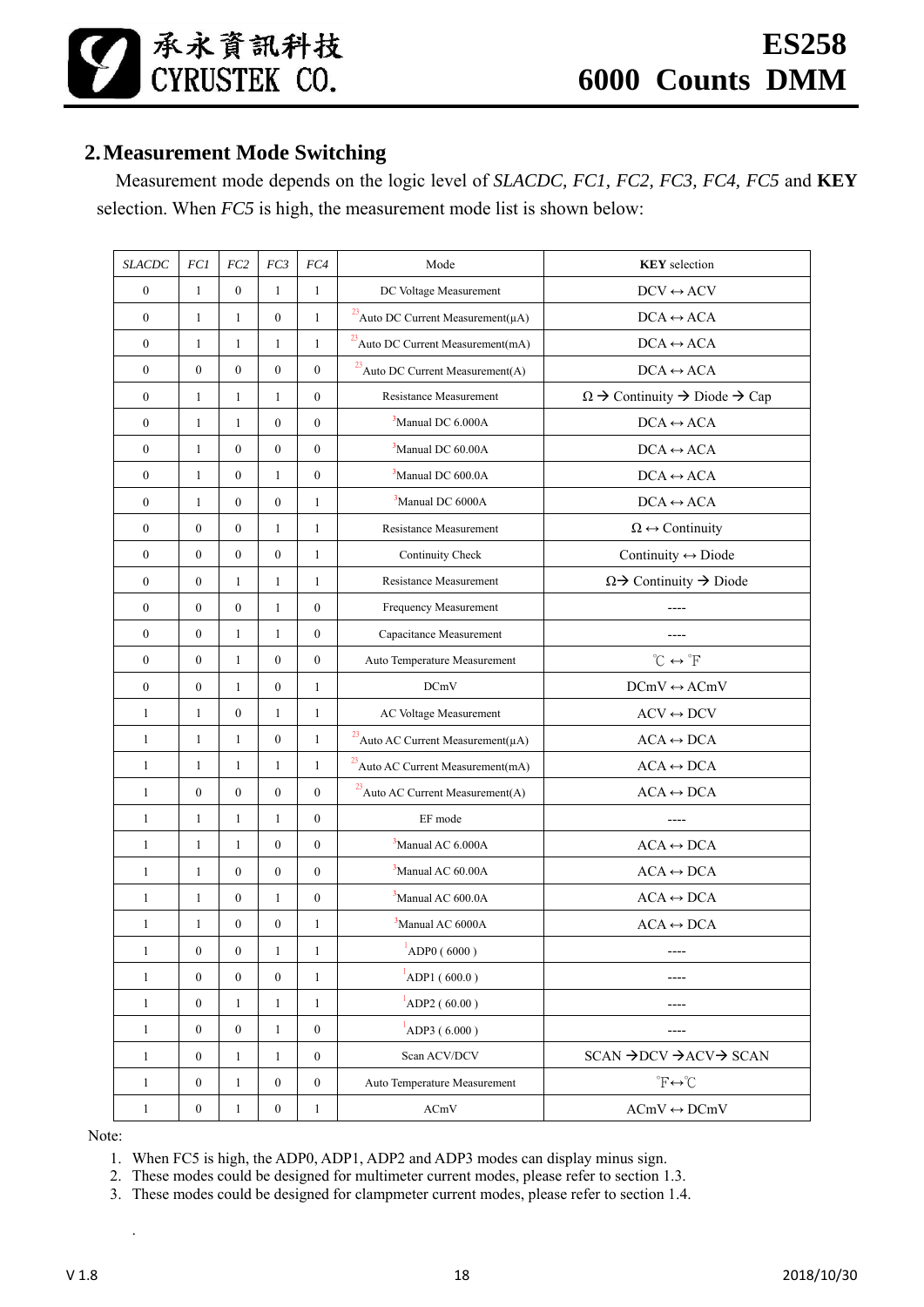# **Measurement Mode Switching (Continued)**

Measurement mode depends on the logic level of *SLACDC, FC1, FC2, FC3, FC4, FC5* and **KEY** selection. When *FC5* is low, the KEY function is disabled in most modes. The measurement mode list is shown below:

| <b>SLACDC</b>    | FCI              | FC2              | FC3              | ${\it FC4}$      | Mode<br><b>KEY</b> selection & Remaks                     |                      |
|------------------|------------------|------------------|------------------|------------------|-----------------------------------------------------------|----------------------|
| $\boldsymbol{0}$ | $\mathbf{1}$     | $\boldsymbol{0}$ | $\mathbf{1}$     | $\mathbf{1}$     | DC Voltage Measurement                                    |                      |
| $\boldsymbol{0}$ | $\mathbf{1}$     | $\mathbf{1}$     | $\boldsymbol{0}$ | $\mathbf{1}$     | $^{23}$ Auto DC Current Measurement<br>( $\mu\mathrm{A})$ | ----                 |
| $\boldsymbol{0}$ | $\mathbf{1}$     | $\mathbf{1}$     | $\mathbf{1}$     | 1                | $^{23}$ Auto DC Current Measurement(mA)                   | ----                 |
| $\boldsymbol{0}$ | $\boldsymbol{0}$ | $\boldsymbol{0}$ | $\boldsymbol{0}$ | $\boldsymbol{0}$ | $^{23}$ Auto DC Current Measurement(A)                    |                      |
| $\boldsymbol{0}$ | $\mathbf{1}$     | $\mathbf{1}$     | $\mathbf{1}$     | $\boldsymbol{0}$ | Diode Measurement                                         |                      |
| $\boldsymbol{0}$ | $\mathbf{1}$     | $\mathbf{1}$     | $\boldsymbol{0}$ | $\boldsymbol{0}$ | <sup>3</sup> Manual DC 6.000A                             |                      |
| $\boldsymbol{0}$ | $\mathbf{1}$     | $\boldsymbol{0}$ | $\boldsymbol{0}$ | $\boldsymbol{0}$ | <sup>3</sup> Manual DC 60.00A                             |                      |
| $\boldsymbol{0}$ | $\mathbf{1}$     | $\boldsymbol{0}$ | $\mathbf{1}$     | $\boldsymbol{0}$ | <sup>3</sup> Manual DC 600.0A                             | ----                 |
| $\boldsymbol{0}$ | $\mathbf{1}$     | $\boldsymbol{0}$ | $\boldsymbol{0}$ | 1                | <sup>3</sup> Manual DC 6000A                              | ----                 |
| $\boldsymbol{0}$ | $\mathbf{0}$     | $\boldsymbol{0}$ | $\mathbf{1}$     | $\mathbf{1}$     | Resistance Measurement                                    | ----                 |
| $\boldsymbol{0}$ | $\boldsymbol{0}$ | $\boldsymbol{0}$ | $\boldsymbol{0}$ | $\mathbf{1}$     | Continuity Check                                          |                      |
| $\boldsymbol{0}$ | $\boldsymbol{0}$ | $\mathbf{1}$     | $\mathbf{1}$     | 1                | Resistance Measurement                                    |                      |
| $\boldsymbol{0}$ | $\boldsymbol{0}$ | $\boldsymbol{0}$ | $\mathbf{1}$     | $\boldsymbol{0}$ | Frequency Measurement                                     | ----                 |
| $\boldsymbol{0}$ | $\boldsymbol{0}$ | $\mathbf{1}$     | $\mathbf{1}$     | $\boldsymbol{0}$ | Capacitance Measurement                                   | ----                 |
| $\boldsymbol{0}$ | $\boldsymbol{0}$ | $\mathbf{1}$     | $\boldsymbol{0}$ | $\boldsymbol{0}$ | Auto Temperature Measurement                              | $\rm ^{\circ}C$      |
| $\boldsymbol{0}$ | $\boldsymbol{0}$ | $\mathbf{1}$     | $\boldsymbol{0}$ | $\mathbf{1}$     | <b>DCmV</b>                                               | ----                 |
| $\mathbf{1}$     | $\mathbf{1}$     | $\boldsymbol{0}$ | $\mathbf{1}$     | $\mathbf{1}$     | AC Voltage Measurement                                    | ----                 |
| $\mathbf{1}$     | $\mathbf{1}$     | $\mathbf{1}$     | $\boldsymbol{0}$ | $\mathbf{1}$     | <sup>23</sup> Auto AC Current Measurement( $\mu$ A)       |                      |
| $\mathbf{1}$     | $\mathbf{1}$     | $\mathbf{1}$     | $\mathbf{1}$     | $\mathbf{1}$     | $^{23}$ Auto AC Current Measurement<br>(mA)               | ----                 |
| $\mathbf{1}$     | $\boldsymbol{0}$ | $\boldsymbol{0}$ | $\boldsymbol{0}$ | $\boldsymbol{0}$ | $^{23}$ Auto AC Current Measurement(A)                    | ----                 |
| $\mathbf{1}$     | $\mathbf{1}$     | $\mathbf{1}$     | $\mathbf{1}$     | $\boldsymbol{0}$ | EF mode                                                   | ----                 |
| $\mathbf{1}$     | $\mathbf{1}$     | $\mathbf{1}$     | $\boldsymbol{0}$ | $\boldsymbol{0}$ | <sup>3</sup> Manual AC 6.000A                             | ----                 |
| $\mathbf{1}$     | $\mathbf{1}$     | $\boldsymbol{0}$ | $\boldsymbol{0}$ | $\boldsymbol{0}$ | <sup>3</sup> Manual AC 60.00A                             |                      |
| $\mathbf{1}$     | $\mathbf{1}$     | $\boldsymbol{0}$ | $\mathbf{1}$     | $\boldsymbol{0}$ | <sup>3</sup> Manual AC 600.0A                             |                      |
| $\mathbf{1}$     | $\mathbf{1}$     | $\boldsymbol{0}$ | $\boldsymbol{0}$ | $\mathbf{1}$     | <sup>3</sup> Manual AC 6000A                              | ----                 |
| $\mathbf{1}$     | $\boldsymbol{0}$ | $\boldsymbol{0}$ | $\mathbf{1}$     | 1                | $\overline{1}$<br>ADP0 (6000)                             | $- - - -$            |
| $\mathbf{1}$     | $\boldsymbol{0}$ | $\boldsymbol{0}$ | $\boldsymbol{0}$ | $\mathbf{1}$     | $^{1}$ ADP1 (600.0)                                       | ----                 |
| $\mathbf{1}$     | $\boldsymbol{0}$ | $\mathbf{1}$     | $\mathbf{1}$     | $\mathbf{1}$     | $^{1}$ ADP2 (60.00)                                       | ----                 |
| $\mathbf{1}$     | $\boldsymbol{0}$ | $\boldsymbol{0}$ | $\mathbf{1}$     | $\boldsymbol{0}$ | $^{1}$ ADP3 (6.000)                                       | ----                 |
| $\,1$            | $\boldsymbol{0}$ | $\mathbf{1}$     | $1\,$            | $\boldsymbol{0}$ | LED                                                       | ----                 |
| $\mathbf{1}$     | $\boldsymbol{0}$ | $\mathbf{1}$     | $\boldsymbol{0}$ | $\boldsymbol{0}$ | Auto Temperature Measurement                              | $\mathrm{^{\circ}F}$ |
| $\mathbf{1}$     | $\boldsymbol{0}$ | $\mathbf{1}$     | $\boldsymbol{0}$ | 1                | ACmV                                                      | ----                 |

Note:

1. When FC5 is low, the ADP0, ADP1, ADP2 and ADP3 modes can't display minus sign.

2. These modes could be designed for multi-meter current modes, please refer to section 1.3.

3. These modes could be designed for clamp-meter current modes, please refer to section 1.4.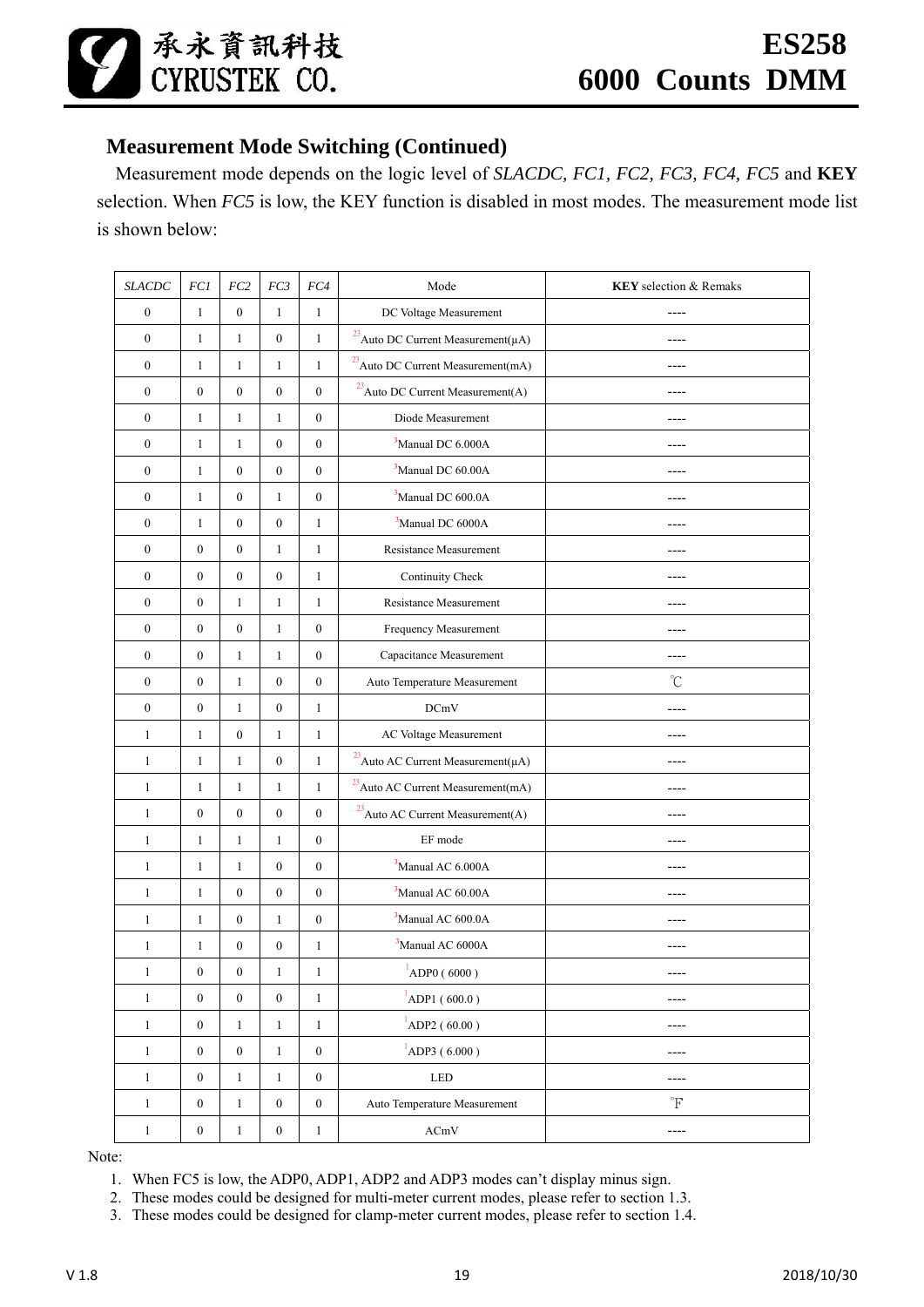# **3.Push Function**

All the enabled push functions will be reset when the measurement mode is changed when *FC1-FC5* modes are changed. The following table lists the available function versus every measurement mode.

|                                             | <b>MMX</b> | <b>REL</b>    | <b>KEY/BKLIT<sup>5</sup></b> | HOLD/RS232 <sup>6</sup> | <b>RANGE</b>   |
|---------------------------------------------|------------|---------------|------------------------------|-------------------------|----------------|
| Voltage mode                                | 0          | O             | $\Omega$                     | O                       | 0              |
| mV mode                                     | $\Omega$   | $\Omega$      | $\Omega$                     | $\Omega$                | X              |
| <sup>1</sup> Current Mode<br>for Multimeter | $\Omega$   | $\Omega$<br>O |                              | $\Omega$                | $\Omega$       |
| <sup>2</sup> Current Mode<br>for Clampmeter | $\Omega$   | $O^3$         | O                            | O                       | O <sup>4</sup> |
| <b>Resistance</b>                           | $\Omega$   | $\Omega$      | $\Omega$                     | $\Omega$                | $\Omega$       |
| Continuity                                  | $\Omega$   | $\Omega$      | $\Omega$                     | $\Omega$                | X              |
| Diode mode                                  | $\Omega$   | $\Omega$      | $\Omega$                     | $\Omega$                | X              |
| Frequency                                   | X          | X             | $\Omega$                     | $\overline{O}$          | $\Omega$       |
| Capacitance                                 | $\Omega$   | $\Omega$      | $\Omega$                     | $\Omega$                | $\Omega$       |
| <b>Temperature</b>                          | $\Omega$   | $\Omega$      | $\Omega$                     | $\overline{O}$          | O <sup>4</sup> |
| <b>EF</b> Mode                              | X          | X             | $\Omega$                     | $\Omega$                | X              |
| <b>ADP</b> mode                             | O          | O             | ∩                            | O                       | X              |

Note:

<sup>1</sup>Include automatic  $\mu$ A, automatic mA and manual A modes, please refer to **section 1.3**.

2 Include 2 automatic modes and 4 manual modes, please refer to **section 1.4**.

<sup>3</sup>When clamp-meter DCA mode is selected, the REL function will be changed to ZERO function operation automatically. <sup>4</sup>Only auto range mode is available.

<sup>5</sup>When *BKLIT* (pin41) is pulled to V-, push KEY and last for 2 seconds will active the back light output driver (BKOUT).

<sup>6</sup>When *DIS RS232* (pin38) is kept floating, push HOLD key and last for 2 seconds will active RS232 output mode (RSOUT).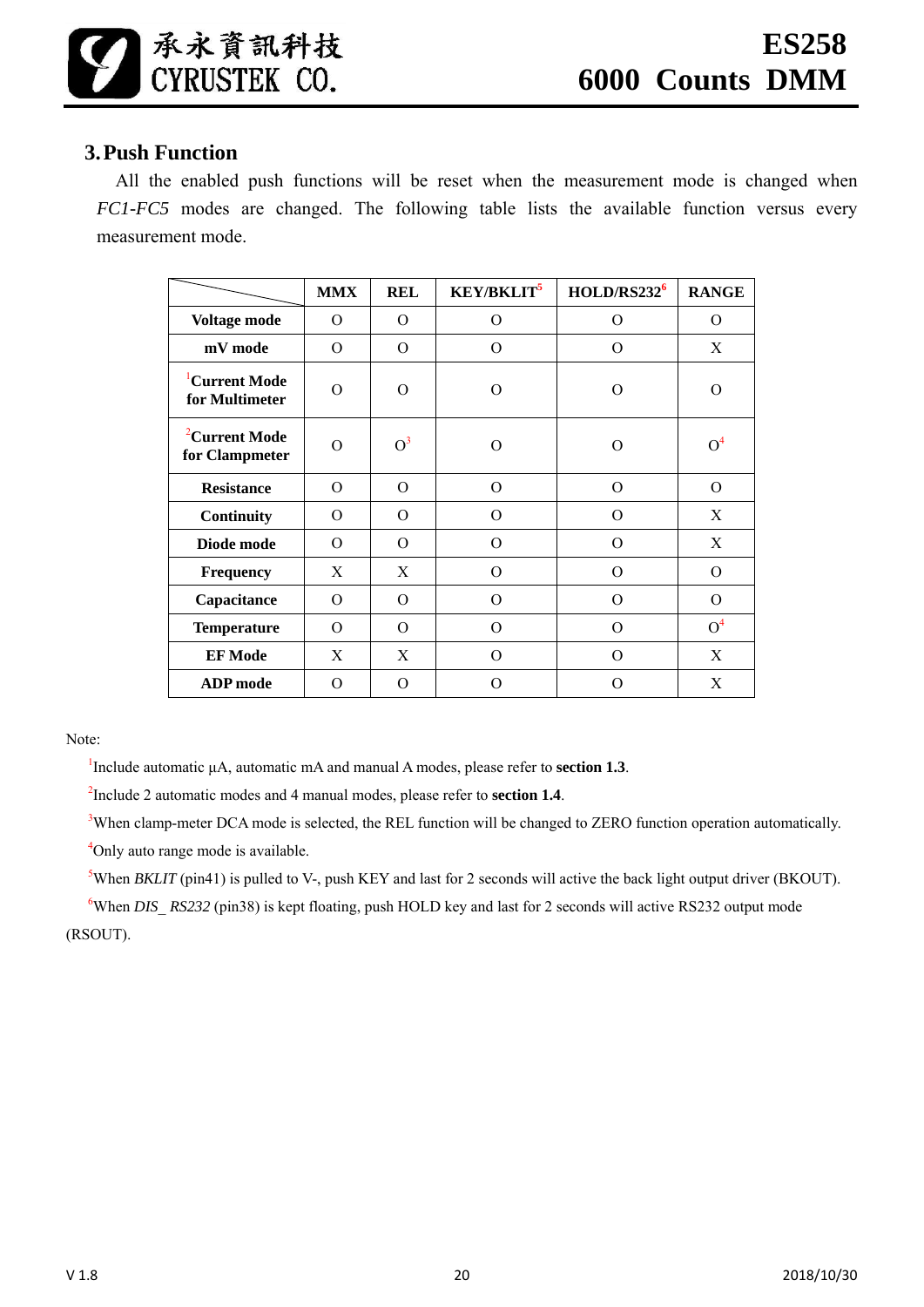# **3.1. Range**

Push **RANGE<sup>1</sup>** key to switch from automatic to manual mode, and while in manual mode, changes the full-scale range. The following figure shows the state transition.



| <b>Measurement Mode</b>     | Auto        | Manual                                               | Control Range                              | Initial Range          |
|-----------------------------|-------------|------------------------------------------------------|--------------------------------------------|------------------------|
| V                           | $VR2 - VR5$ | $VRi \rightarrow VRi + 1$ ,<br>$VR5 \rightarrow VR2$ | $6.000V - 1000V$                           | $6.000V^2$             |
| Auto $\mu A$                | $R1 - R2$   | $R1 \rightarrow R2$ ,<br>$R2 \rightarrow R1$         | $600.0\mu A - 6000\mu A$                   | $600.0\mu A$           |
| Auto mA                     | $R1 - R2$   | $R1 \rightarrow R2$<br>$R2 \rightarrow R1$           | $60.00 \text{mA} - 600.0 \text{mA}$        | 60.00mA                |
| Auto A                      | $R1 - R2$   | $R1 \rightarrow R2$<br>$R2 \rightarrow R1$           | $6.000A - 20.00A$                          | 6.000A                 |
| Auto $60A/1000A$<br>(clamp) | $R1 - R2$   | $R1 \rightarrow R2$<br>$R2 \rightarrow R1$           | $60.00A - 999.9A$                          | 60.00A                 |
| Auto 600A/6000A<br>(clamp)  | $R1 - R2$   | $R1 \rightarrow R2$<br>$R2 \rightarrow R1$           | $600.0A - 6000A$                           | 600.0A                 |
| Capacitance                 | $C1 - C8$   | $Ci \rightarrow Ci + 1$ ,<br>$C8 \rightarrow C1$     | $6.000nF - 60.00mF$                        | 6.000nF                |
| Capacitance (Clamp)         | $C1 - C8$   | $Ci \rightarrow Ci + 1$ ,<br>$C8 \rightarrow C1$     | $6.000nF - 60.00mF$                        | 6.000nF                |
| $\Omega$                    | $OR0 - OR7$ | $ORi \rightarrow ORi + 1$ ,<br>$OR7 \rightarrow OR0$ | $60.00\Omega - 200.0\text{M}\Omega$        | $60.00\Omega$          |
| Temp                        | $T1-T2$     | $T1 \rightarrow T2$<br>$T2 \rightarrow T1$           | $600.0^{\circ}$ C $\sim$ 1350 $^{\circ}$ C | $600.0$ <sup>o</sup> C |
| Frequency                   | $FR1 - FR6$ | $FRi \rightarrow FRi + 1$<br>$FR6 \rightarrow FR1$   | $600.0$ Hz $- 60.00$ MHz                   | 600.0Hz                |

Note:

- 1. Pushing **RANGE** resets all existing special modes.
- 2. Initial range of voltage mode depends on *Clamp* pin configuration. Pulled to V- to set to 600.0V as initial range.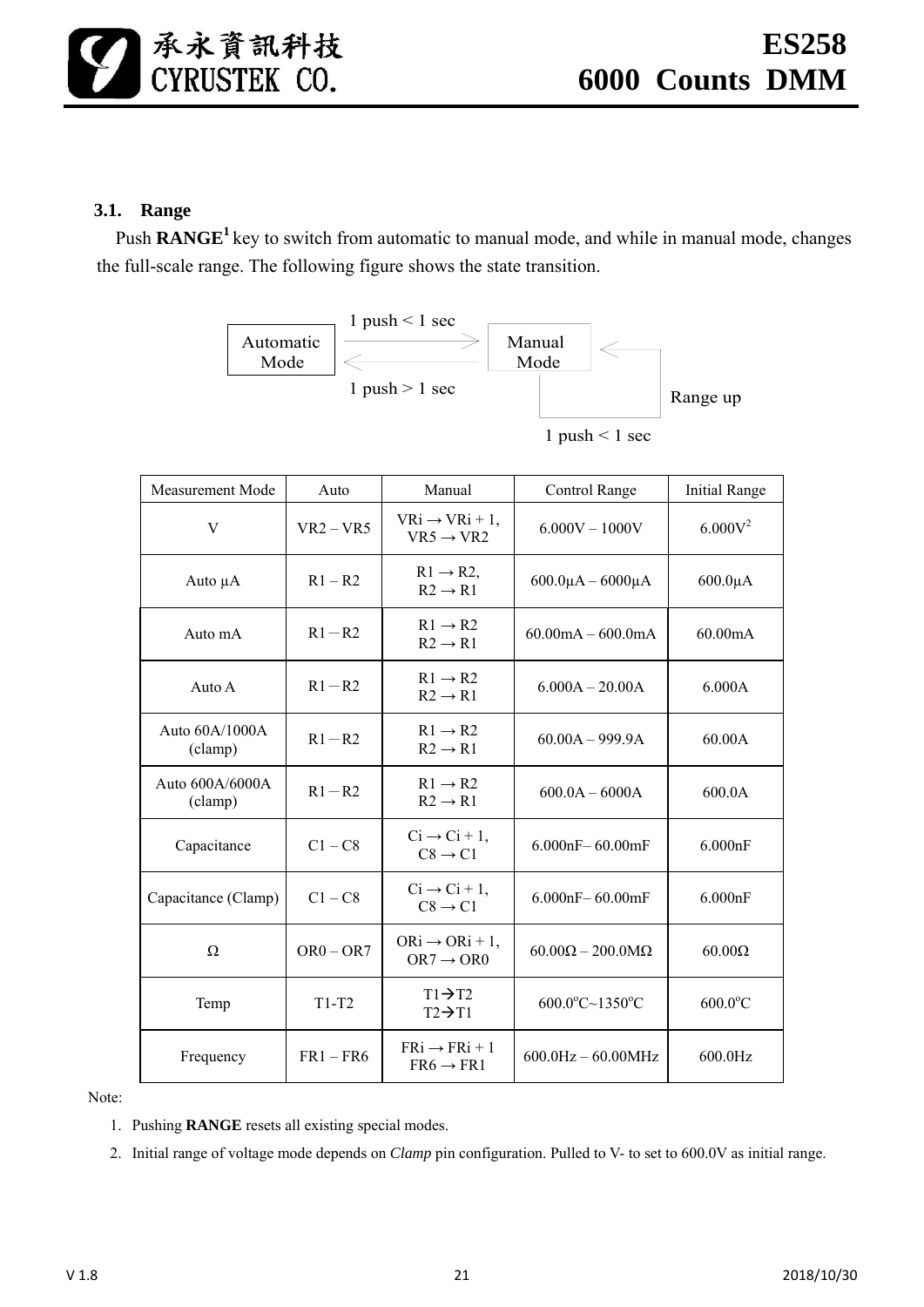# **3.2. HOLD and RS232 output Feature**

HOLD mode makes the meter stop updating the LCD panel. This mode can be nested in most of the special modes. Enabling HOLD function in automatic mode makes the meter switch to manual mode, but the Full-Scale range remains the same. ES258 provides a RS232 output feature. To activate RS232 output feature, press down the **HOLD** key and last for 2 seconds. The meter will enable UART port output from RSOUT. (Please see section 4.)



#### **3.3. KEY**

See Section "Measurement Mode Switching" for the function of this pin.

# **3.4. REL + HOLD**

In REL mode, the LCD panel displays  $D_{N+K}$  -  $D_N$ , where  $N = 1, 2, 3, \dots, D_N$  is the last value before **REL** key is pushed, and  $D_{N+K}$  is the current value. The meter returns to normal operation if **REL** is pressed again. Pressing **HOLD** in REL mode makes the meter stop updating the LCD panel.



Note:

1. It's possible that relative value  $(D_{N+K} - D_N)$  exceeds 6,000 or -6,000 counts. The LCD shows OL in REL mode only if  $D_N$  or  $D_{N+K}$  is more than 6,000 counts.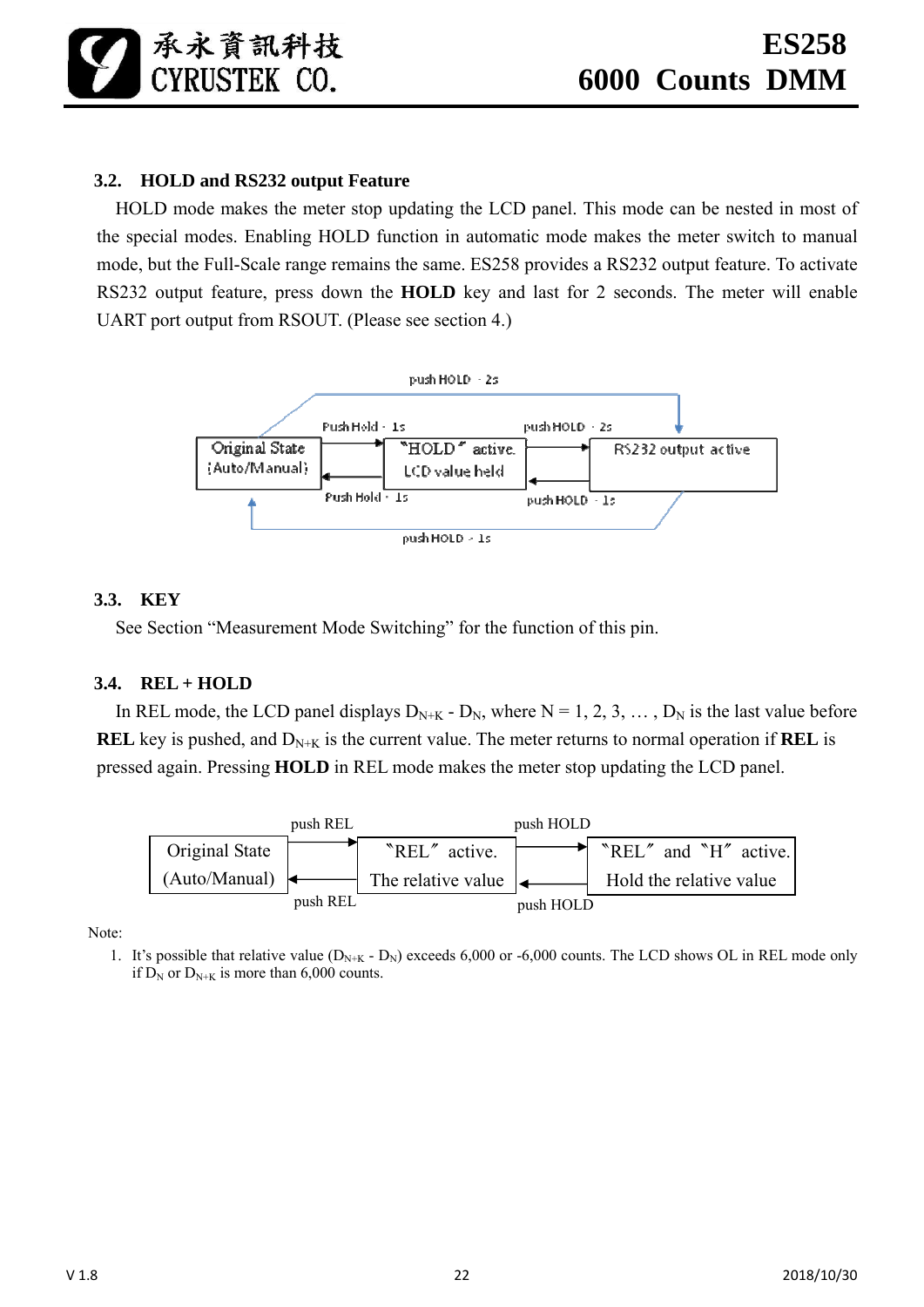# **3.5. Max/Min + HOLD**

The meter displays the maximum or minimum value of the input in Max/Min mode. When **MMX** key is pressed for the first time, the meter displays the maximum value. The meter displays the minimum value, when it is pressed again. When **MMX** key is pressed for the third time, the meter displays current value. The meter returns to normal operation if **MMX** is pressed and held for longer than one second. Pressing **HOLD** in Max/Min mode makes the meter stop updating the maximum or the minimum value.

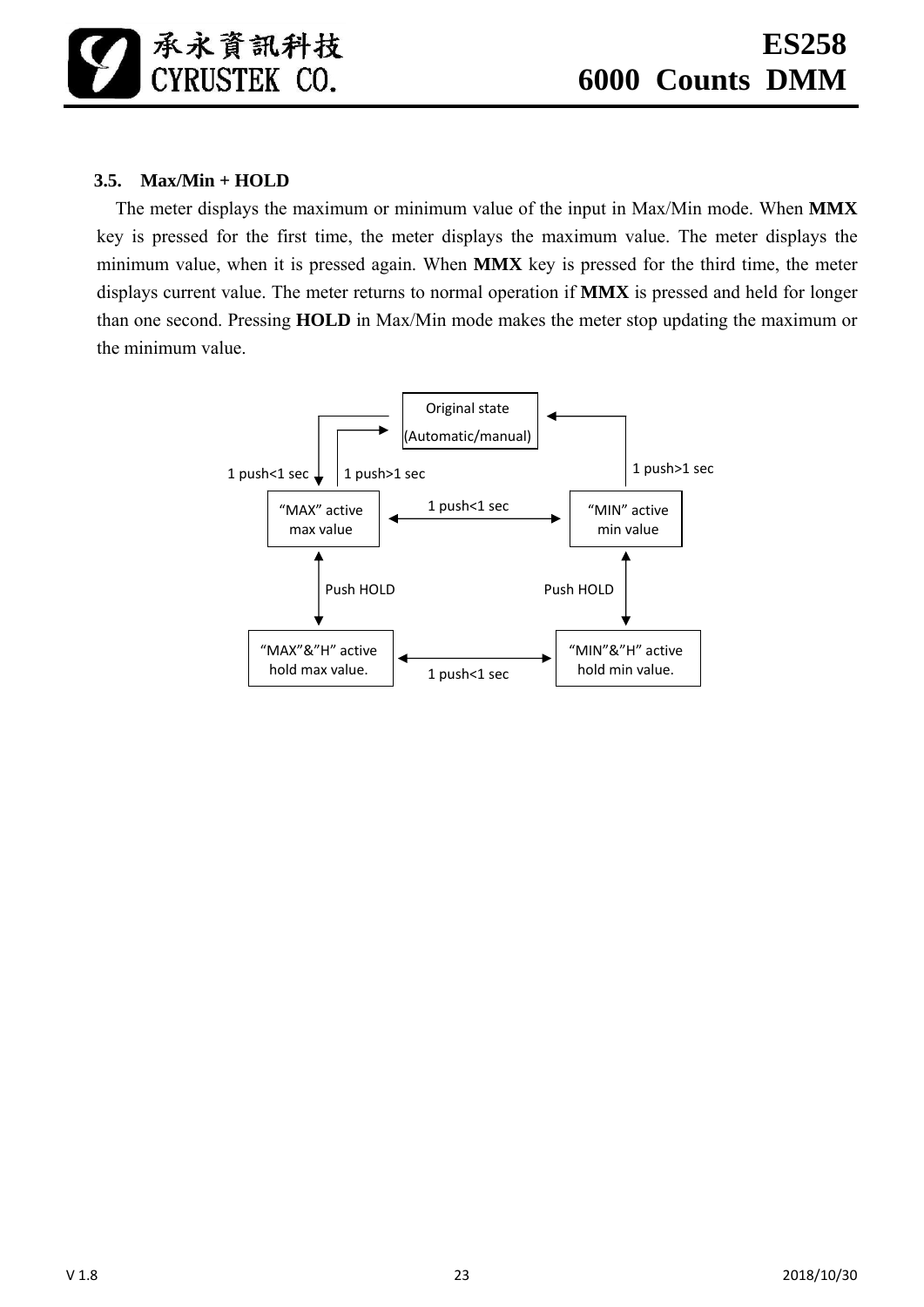# **3.6. ZERO Function**

In manual DC 6.000A, 60.00A, 600.0A and 6000A, auto DC 60.00A/600.0A, and auto DC 999.9A/2000A (please refer to **section 1.4**) mesurement modes, ES258 provides ZERO function to remove the residual current value. Push **REL** key less than one second to enter ZERO mode. In ZERO mode, the LCD panel displays  $D_{N+K}$  -  $D_N$ , where  $N = 1, 2, 3, \ldots, D_N$  is the last conversion value before **REL** key is pushed, and  $D_{N+K}$  is the current conversion value. If **REL** key is pushed again in ZERO mode, the meter will refresh the  $D_N$  value and displays the  $D_{N+K}$  -  $D_N$  again. The meter returns to normal operation if **REL** key is pressed and held for longer than one second. Pressing **HOLD** in ZERO mode makes the meter stop updating the LCD panel. In 2-range auto DCA modes for clampmeter (600.0A/2000A or 60.00A/999.9A), the system will stay in automatic mode, even if the ZERO function is activated. In other words, It could achieve real automatic operation. In automatic mode, ZERO function could not be entered from higher range, but it could be still activated if current range is lower one. This is because most residual current value is so small that the range could not be higher one in automatic mode. When enter ZERO mode from lower range, the system will store the nonzero counts (residual current value). If the range goes up to higher one automatically, the nonzero counts will be divided by ten. So this function will still work well in automatic modes.

# **State diagram for ZERO mode :**



# **State diagram for ZERO + HOLD mode :**

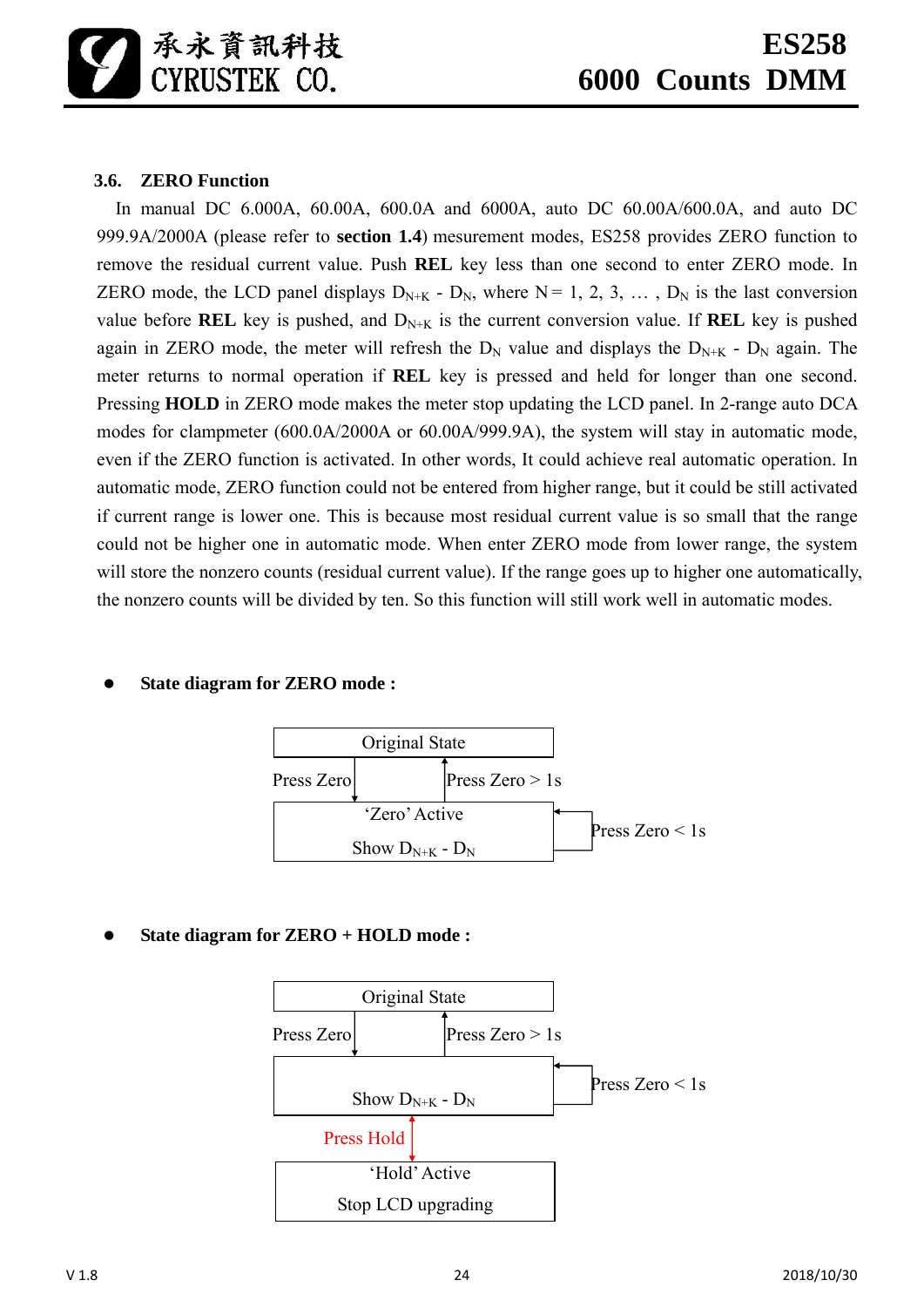

# **State diagram for ZERO + Max/Min + HOLD mode :**

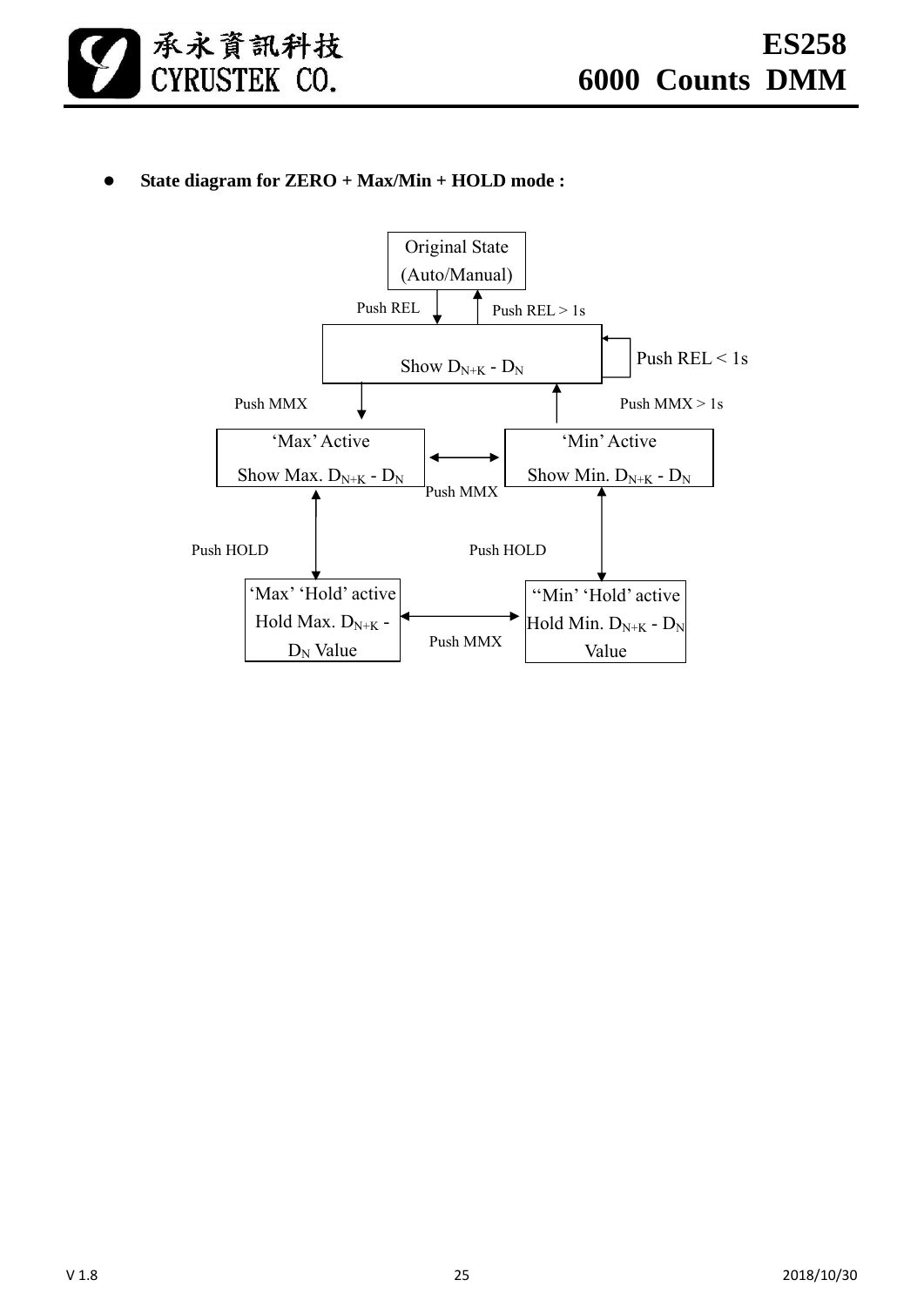# **4.Serial Data Output**

The RS232 function will be activated if press down the **HOLD** key and last for 2 seconds, RS232 symbol will be shown on the LCD display. The serial data sent to RSOUT pin periodically at every A/D conversion cycle by 3 times per second. The data format complies with 8Bits transmission code with a baud rate of 9600. The host can use RS232 interface to read the data. A single data packet includes a start bit (always 0), 8 data bits with no parity check bit, and a stop bit (always 1). The high and low voltage levels correspond to DGND and V- respectively. RSOUT remains at 1 (high) when it is inactive. Hence the start bit (0) could be used as the triggering signal to begin the reading process. The following figure shows the data format of a single packet.



One data block consists of 17 packets. The following figure shows the format of a data block. The Header and Device code leads the whole packets. The range packet indicates the decimal point position on LCD panel of meter. Main\_Digit1-3 consists of the readings on the LCD panel. The function packet indicates the measurement mode of the meter. Status1-4, Unit gives the other status of the meter. CR and LF are delimiters used to separate the blocks.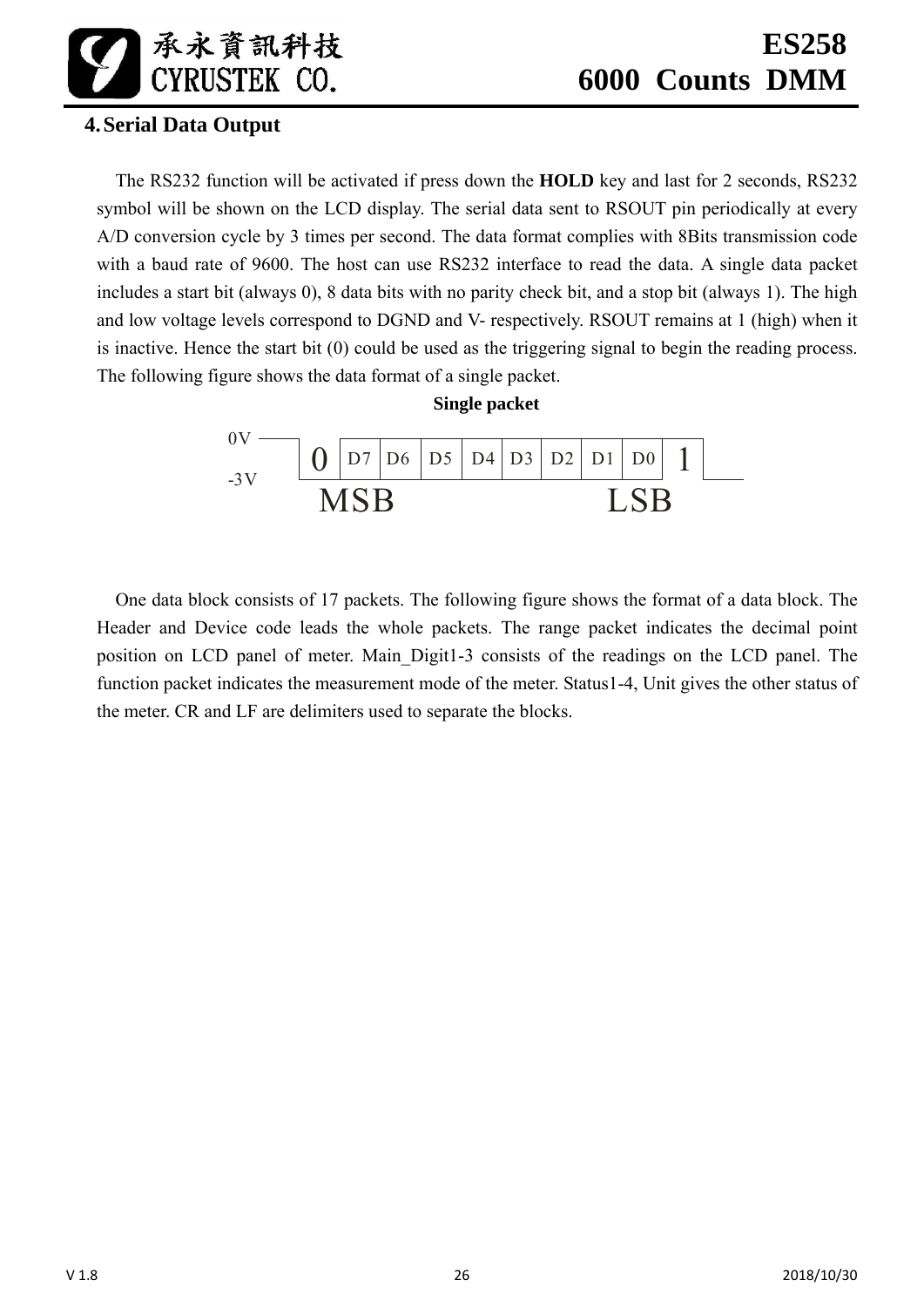

**All packets** 



The meter always outputs the current value shown on LCD screen to the serial port. The detailed data format of each packet is listed below.

|     | $\mathbf{D}\mathbf{0}$ | D1                   | D2                     | D3                        | D <sub>4</sub>      | D <sub>5</sub>      | D <sub>6</sub>      | D7                        |             |
|-----|------------------------|----------------------|------------------------|---------------------------|---------------------|---------------------|---------------------|---------------------------|-------------|
| a01 | $\theta$               | $\mathbf{0}$         | $\mathbf{0}$           | $\boldsymbol{0}$          |                     |                     | 1                   | 1                         | Header      |
| a02 | $\mathbf{1}$           | $\boldsymbol{0}$     | $\boldsymbol{0}$       | $\boldsymbol{0}$          | $\boldsymbol{0}$    | $\boldsymbol{0}$    | 1                   | $\mathbf{1}$              | Device      |
| a03 | $\mathbf X$            | X                    | X                      | $\boldsymbol{\mathrm{X}}$ | DP1                 | DP <sub>2</sub>     | DP3                 | $\boldsymbol{\mathrm{X}}$ | Range       |
| a04 | M SIGN                 | X                    | X                      | X                         | X                   | X                   | X                   | X                         | Main Digit1 |
| a05 | Digit3 <sub>3</sub>    | Digit $32$           | Digit $31$             | Digit $30$                | Digit2 <sub>3</sub> | Digit2 <sub>2</sub> | Digit2 <sub>1</sub> | Digit2 <sub>0</sub>       | Main_Digit2 |
| a06 | Digit1 <sub>3</sub>    | Digit1 <sub>2</sub>  | $Digit1_1$             | $Digit1_0$                | Digit0 <sub>3</sub> | Digit0 <sub>2</sub> | Digit0 <sub>1</sub> | Digit0 <sub>0</sub>       | Main Digit3 |
| a07 | V                      | $\mathbf{A}$         | Ohm                    | Continuity                | Diode               | Capacitance         | Hz                  | X                         | Function1   |
| a08 | $\mathbf X$            | $\mathrm{C}^{\circ}$ | $\mathrm{F}$           | X                         | EFmode              | Scan                | Clamp               | <b>LED</b>                | Function2   |
| a09 | ADP <sub>0</sub>       | ADP1                 | ADP <sub>2</sub>       | ADP3                      | X                   | X                   | X                   | X                         | Function3   |
| a10 | <b>AUTO</b>            | <b>MANU</b>          | $\mathbf{A}\mathbf{C}$ | DC                        | OL                  | X                   | X                   | X                         | Status1     |
| a11 | SLB1                   | SLB <sub>2</sub>     | SLB3                   | LBAT30s                   | X                   | $\mathbf X$         | X                   | <b>HOLD</b>               | Status2     |
| a12 | <b>REL</b>             | <b>ZERO</b>          | <b>MAX</b>             | <b>MIN</b>                | X                   | X                   | X                   | $\boldsymbol{\mathrm{X}}$ | Status3     |
| a13 | Danger                 | X                    | X                      | <b>DISCH</b>              | X                   | X                   | X                   | $\boldsymbol{\mathrm{X}}$ | Status4     |
| a14 | Mega                   | Kilo                 | X                      | Mili                      | X                   | Micro               | X                   | Nano                      | Unit        |
| a15 | $\mathbf X$            | X                    | X                      | X                         | X                   | X                   | X                   | X                         | Phase       |
| a16 | $\boldsymbol{0}$       | $\theta$             | $\theta$               | $\boldsymbol{0}$          |                     |                     | $\theta$            | 1                         | CR          |
| a17 | $\boldsymbol{0}$       | $\boldsymbol{0}$     | $\boldsymbol{0}$       | $\boldsymbol{0}$          |                     | $\boldsymbol{0}$    | $\mathbf{1}$        | $\boldsymbol{0}$          | $\rm LF$    |

Note:

1.  $X \rightarrow$  undefind.

2. Whole packet is shown by LSB first.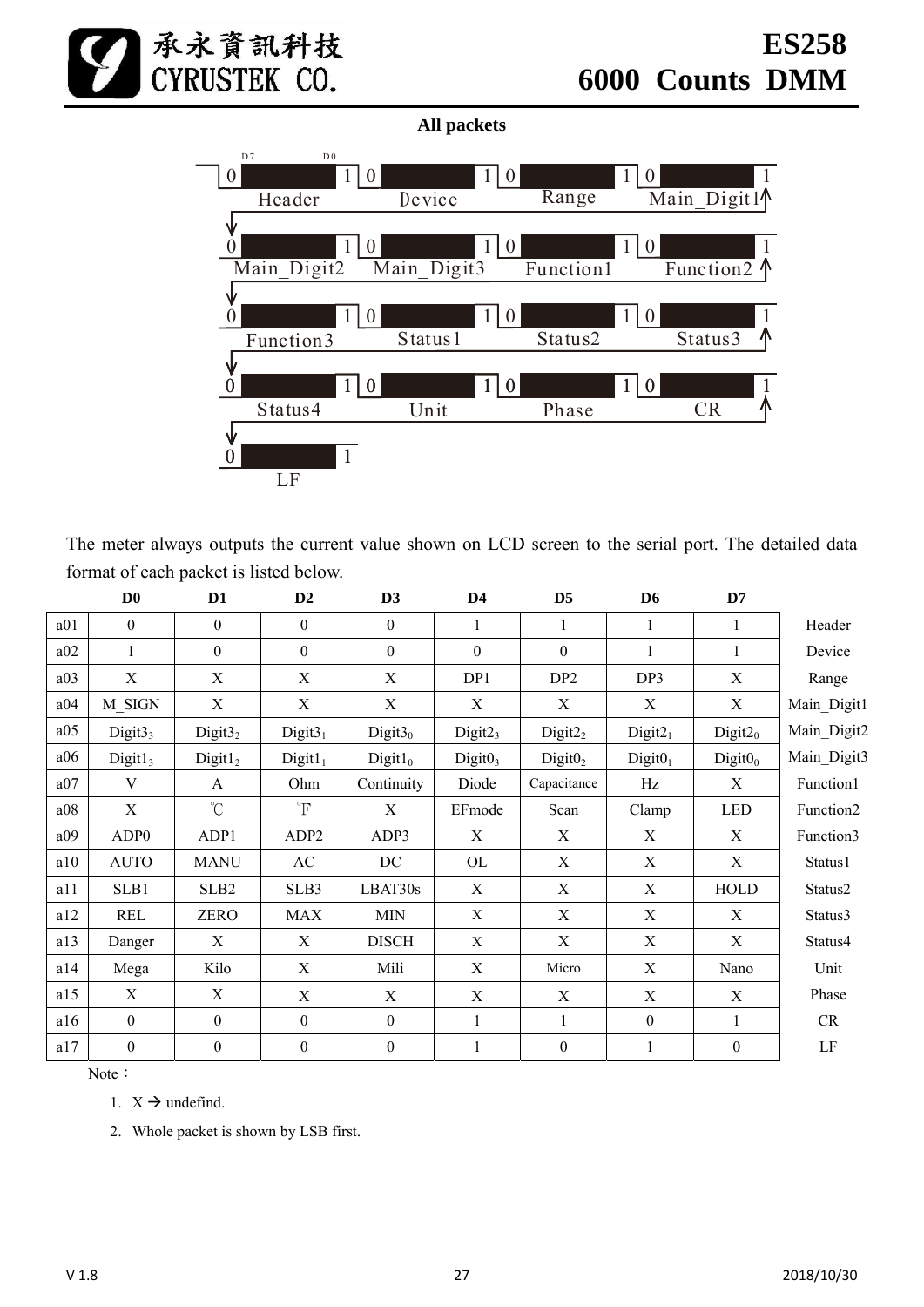#### **4.1. RANGE**

This packet indicates range state of the meter. The DP1 – DP3 corresponding DP1 – DP3 of LCD segment (see **section 5**). In DCV 6.000V range, this **a03** packet will set **xxxx001x**. If change to 60.00V the packet will be **xxxx010x**.

|     | D <sub>0</sub>         | D.<br>≖        | $\mathbf{D2}$            | D <sub>3</sub>           | D <sub>4</sub> | D <sub>5</sub>  | D <sub>6</sub> | פת<br>י ע             |
|-----|------------------------|----------------|--------------------------|--------------------------|----------------|-----------------|----------------|-----------------------|
| a03 | $ -$<br>$\overline{A}$ | $\overline{ }$ | $\overline{\phantom{a}}$ | $\overline{\phantom{a}}$ | DP1            | DP <sub>2</sub> | DP3            | - -<br>$\overline{1}$ |

#### **4.2. Main\_Digit1 –Main\_Digit3**

Main Digit1 – Main Digit3 is the readings of measurement result shown on LCD panel. DigitN<sub>3</sub> – DigitN<sub>0</sub> consist of 4-bit BCD code. The M\_SIGN is the sign bit of readings.

|     | D <sub>0</sub>      | D1                  | D2                  | D <sub>3</sub> | D <sub>4</sub>      | D <sub>5</sub>      | D6                  | D7                  |
|-----|---------------------|---------------------|---------------------|----------------|---------------------|---------------------|---------------------|---------------------|
| a04 | M SIGN              |                     | л                   |                | $\mathbf{v}$        |                     |                     | $\mathbf{v}$        |
| a05 | Digit $33$          | Digit3 <sub>2</sub> | Digit $31$          | Digit $30$     | Digit2 <sub>3</sub> | Digit2 <sub>2</sub> | Digit2 <sub>1</sub> | Digit2 <sub>0</sub> |
| a06 | Digit1 <sub>3</sub> | Digit1 <sub>2</sub> | Digit1 <sub>1</sub> | $Digit1_0$     | Digit0 <sub>3</sub> | Digit0 <sub>2</sub> | Digit0 <sub>1</sub> | $Digit0_0$          |

#### **4.3. FUNCTION**

The packets of **a07-a09** indicate the measurement mode of the meter. The following table summarizes the transmitted bit for each mode. Note that the encoding of this packet is different from the encoding of FC1-FC5 switch.

For example, if the meter operates in Voltage mode, this **a07** packet is **10000000**.

|     | $\mathbf{D} \mathbf{0}$ | D1           | $\mathbf{D2}$    | D <sub>3</sub> | D4        | D <sub>5</sub> | D6    | D7        |
|-----|-------------------------|--------------|------------------|----------------|-----------|----------------|-------|-----------|
| a07 |                         | $\mathbf{L}$ | Ohm              | Continuity     | Diode     | Capacitance    | Hz    |           |
| a08 |                         | $\sim$       | $^\circ\text{F}$ |                | EFmode    | Scan           | Clamp | LED       |
| a09 | ADP0                    | ADP1         | ADP2             | ADP3           | $\Lambda$ |                | ∡     | $\lambda$ |

# **4.4. STATUS**

The a10-a13 packets indicate the whole status when ES258 is in normal operation. For example, if meter is operated at ACV / MANU range, then **a10** packet will set **011000xx**.

|     | D <sub>0</sub> | D1               | $\mathbf{D2}$ | D <sub>3</sub> | D4 | D <sub>5</sub> | D6 | D7          |
|-----|----------------|------------------|---------------|----------------|----|----------------|----|-------------|
| a10 | <b>AUTO</b>    | <b>MANU</b>      | AC            | DC             | OL | $\mathbf v$    |    | Х           |
| a11 | SLB1           | SLB <sub>2</sub> | SLB3          | LBAT30s        | Χ  |                |    | <b>HOLD</b> |
| a12 | <b>REL</b>     | <b>ZERO</b>      | <b>MAX</b>    | <b>MIN</b>     | X  |                |    | $\mathbf v$ |
| a13 | Danger         | Х                | Х             | <b>DISCH</b>   | X  |                | Х  | Χ           |

The format of the four packets are shown below.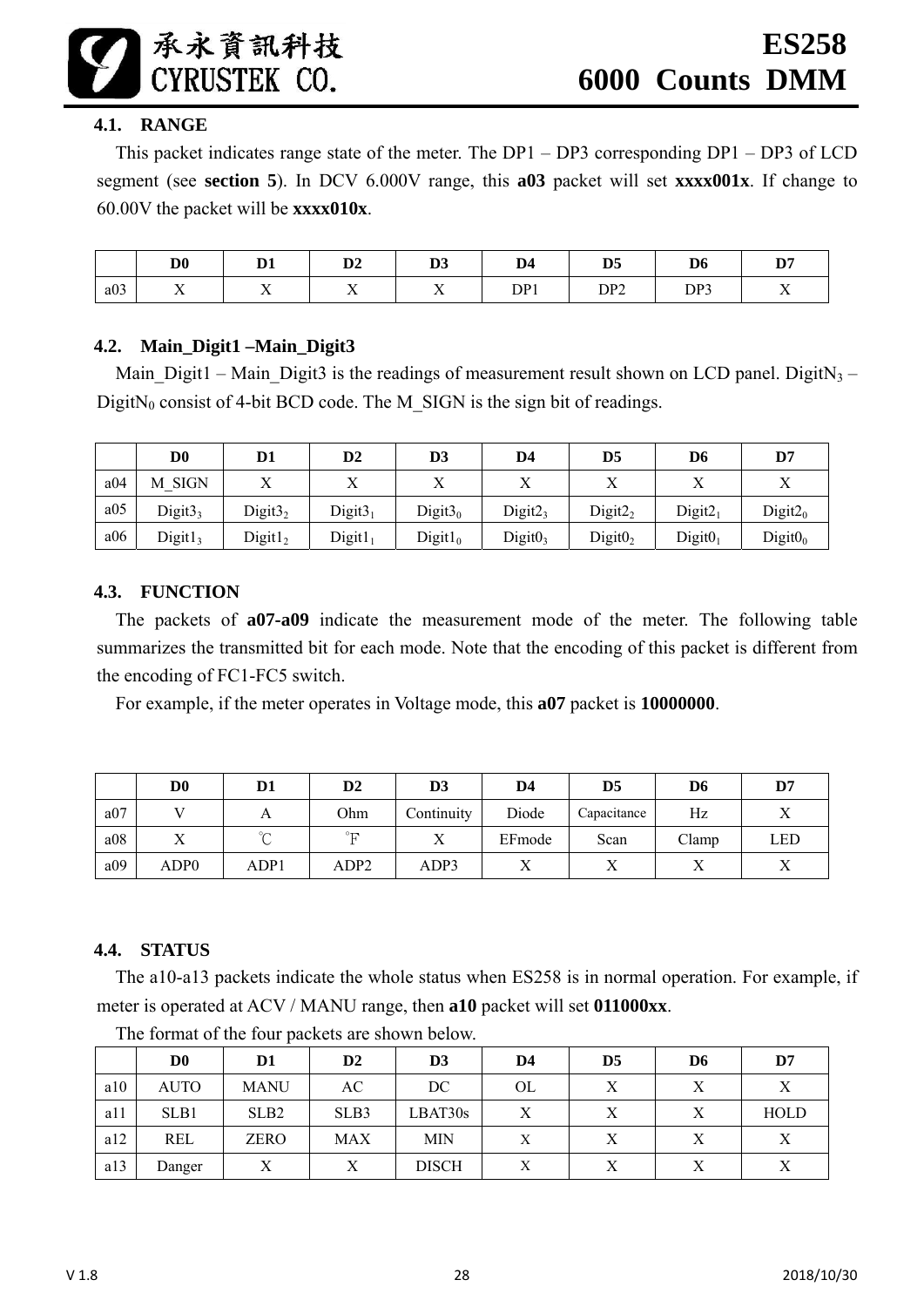**AUTO**: When auto range is selected. **MANU**: When manual mode is selected. **AC**: When AC mode is selected. **DC**: When DC mode is selected. **OL**: When 'OL' is displayed on LCD. **SLB3/SLB2/SLB1**: When low battery segment is shown on LCD. **LBAT30s**: When 'Lobt' is shown on LCD. **HOLD**: When Data HOLD mode is active. **REL**: When Relative mode is active. **ZERO**: When Zero function is active in DCA clamp mode. **MAX/MIN**: When MAX/MIN mode is active. **Scan**: When AC/DC scan mode is active **Clamp**: When clamp mode is selected. (Clamp pin is pulled to V-)

**Danger**: Abnormal applied voltage warning symbol is active on LCD.

**DISC**: The 'DisC' is shown on LCD. It means the DUT is necessary to be discharged on Cap mode.

#### **4.5. Unit**

This packet indicates the measurement unit of the LCD display.

|     | D <sub>0</sub> | $\mathbf{n}$<br>v1       | D.<br>D4       | n.<br>IJJ | D <sub>4</sub>        | D <sub>5</sub> | D <sub>6</sub> | n.,<br>יע |
|-----|----------------|--------------------------|----------------|-----------|-----------------------|----------------|----------------|-----------|
| a14 | Mega           | T T<br>K <sub>1</sub> lo | $\overline{ }$ | Mille     | - -<br>$\overline{ }$ | Micro          | $\overline{ }$ | Nano      |

Mega = 1E6, Kilo=1E3, Mille=1E-3, Micro=1E-6, Nano=1E-9

#### **4.6. CR**

Carriage return: The transmitted code is 0**0001101** 

#### **4.7. LF**

Line feed: The transmitted code is **00001010**.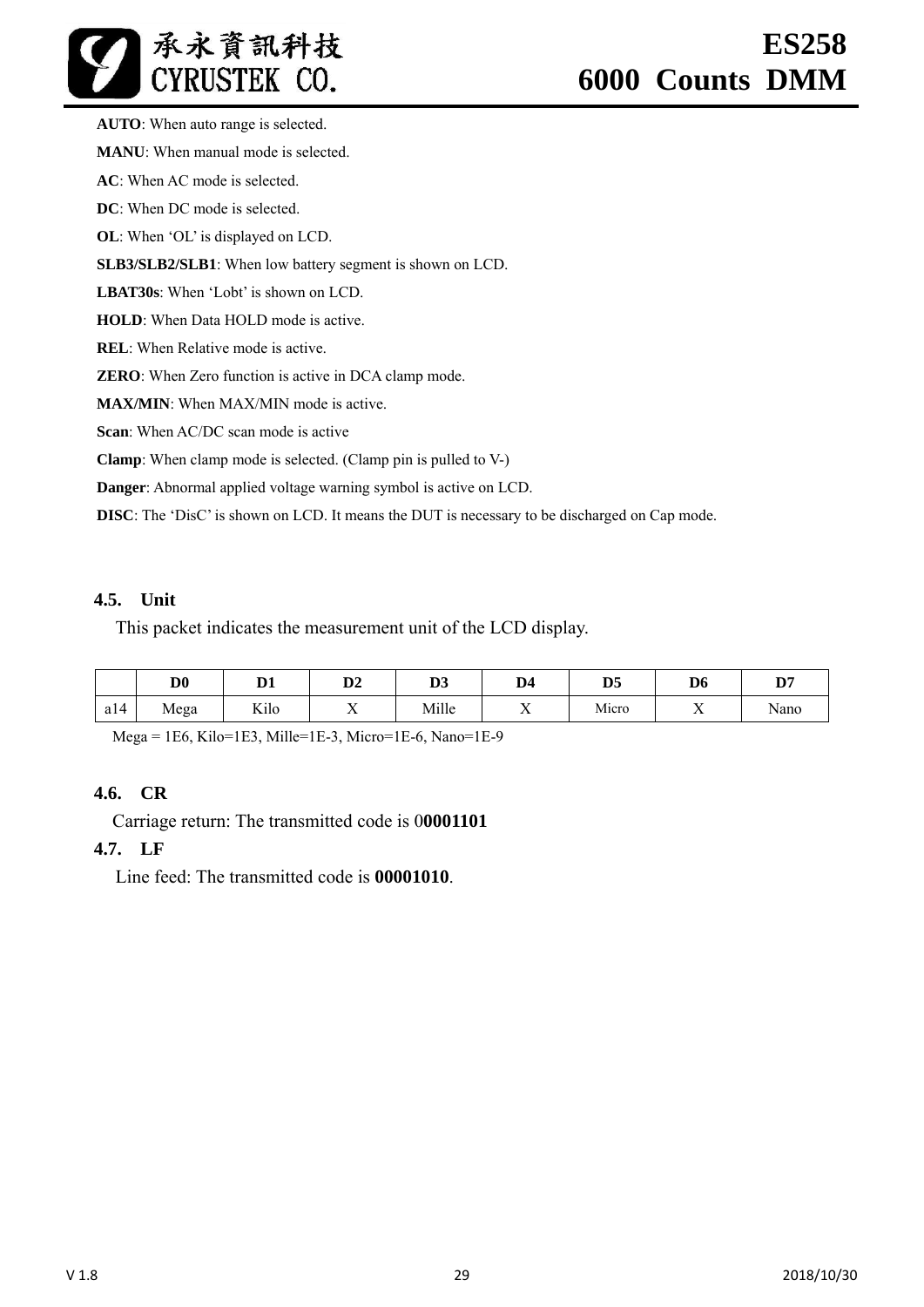# **5.Miscellaneous**

The conditions, which the meter turns on the buzzer, include:

- (1) Changing measurement mode generates one beep.
- (2) Pressing any of the push functions generates one beep, if the function is valid.
- (3) Power on and re-power on generate one beep.
- (4) Input overflow in voltage and current mode generates one beep every 0.3 seconds (or 3.33 beeps per second.)
- (5) Hazard voltage indication is active generates one beep per second and could be disabled by *DISDGB* pin.
- (6) Continuity(diode) check generates a continuous 2KHz beep whenever the measurement is less then  $30Ω(30mV)$
- (7) Auto power off generates a 2KHz beep sound that lasts for 1.5 seconds.

The following figures show the output waveform from the BUZOUT pin.

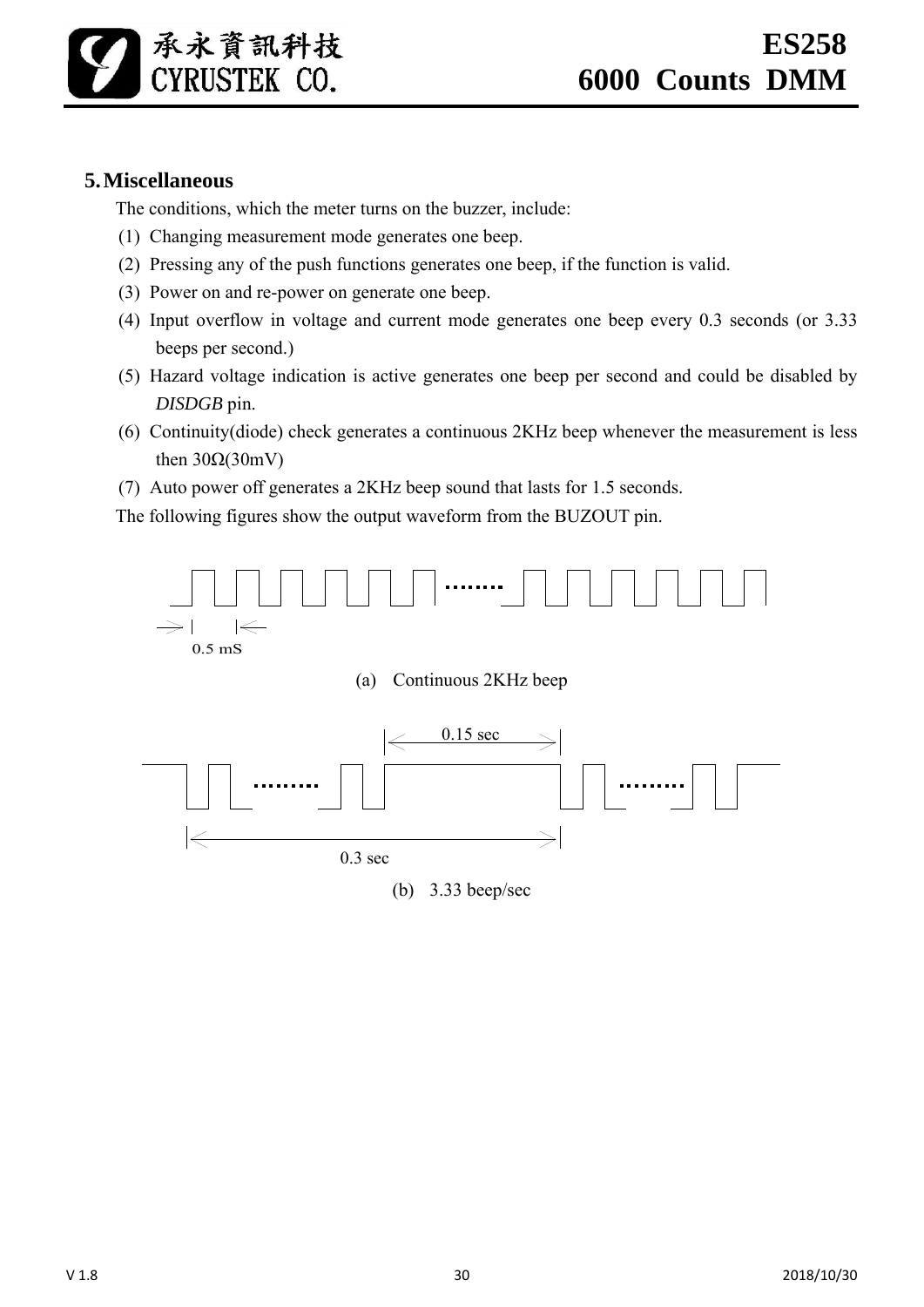承永資訊科技<br>CYRUSTEK CO.

# **5.1. LCD Panel**

|                 | <b>S01</b>  | S <sub>0</sub> 2 | S <sub>03</sub> | S <sub>04</sub> | S <sub>05</sub> | S <sub>06</sub> | <b>S07</b>      | <b>S08</b> | S <sub>09</sub> |
|-----------------|-------------|------------------|-----------------|-----------------|-----------------|-----------------|-----------------|------------|-----------------|
| BP <sub>1</sub> | <b>SCAN</b> | <b>AUTO</b>      | 4A              | 4B              | 3A              | <b>RS232</b>    | <b>BUZZER</b>   | LED        | <b>DIODE</b>    |
| BP <sub>2</sub> | <b>MANU</b> | AC               | 4F              | 4G              | 3F              | ЗB              | 2F              | 2Α         | 2B              |
| BP3             | <b>APO</b>  | <b>MINUS</b>     | 4E              | 4C              | 3E              | 3G              | 2E              | 2G         | 2C              |
| BP4             | DANGER      | DC               | 4D              | DP <sub>3</sub> | 3D              | 3C              | DP <sub>2</sub> | 2D         | DP <sub>1</sub> |

|                 | S <sub>10</sub> | S <sub>11</sub> | S <sub>12</sub> | S <sub>1</sub> 3     | S <sub>14</sub>  | S <sub>15</sub> | S <sub>16</sub> | S <sub>17</sub> | <b>S18</b> |
|-----------------|-----------------|-----------------|-----------------|----------------------|------------------|-----------------|-----------------|-----------------|------------|
| BP1             | 1A              | <b>HOLD</b>     | <b>REL</b>      | <b>MAX</b>           | SLB1             | $\mu$ 2         | M               | n               | Vin        |
| B <sub>P2</sub> | 1F              | 1B              |                 | <b>MIN</b>           | SLB <sub>2</sub> | m2              | К               | $\mu$ 1         | <b>COM</b> |
| BP3             | 1E              | 1G              |                 | $\rm ^{\circ}C$      | SLB <sub>3</sub> | V               | Ω               | m1              | mAin       |
| BP4             | 1D              | 1 <sup>C</sup>  |                 | $\mathsf{P}^{\circ}$ | <b>ADP</b>       | A               | Hz              | F               | Ain        |



**LCD Backplane Waveform** 

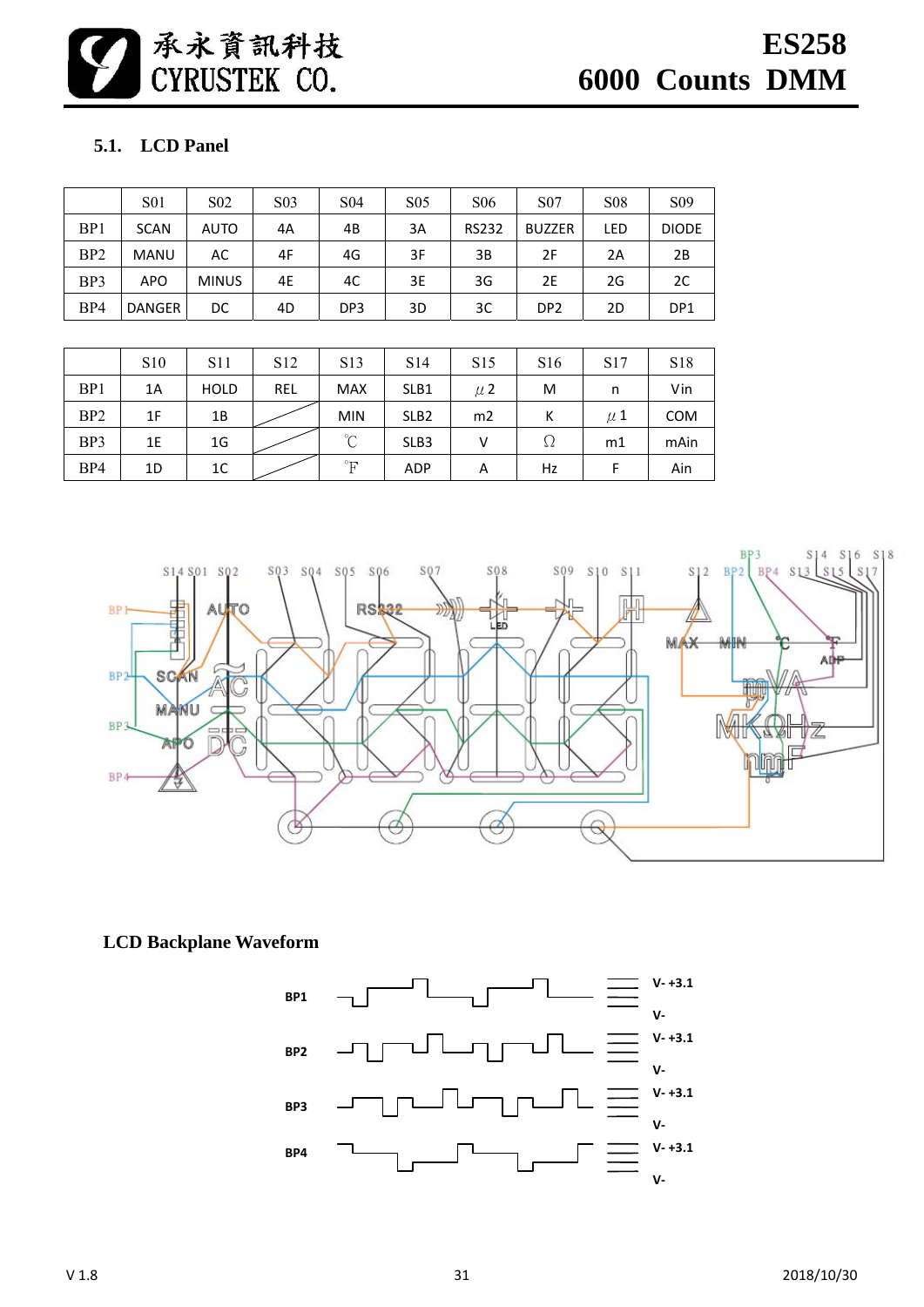# **5.2. LCD Display On Condition**

| <b>LCD</b> Annunciator | Condition                                                                                                                                                                                             |
|------------------------|-------------------------------------------------------------------------------------------------------------------------------------------------------------------------------------------------------|
| V                      | In voltage measurement mode, and diode measurement mode.                                                                                                                                              |
| A                      | In current measurement mode.                                                                                                                                                                          |
| Ω                      | In resistance measurement mode, and continuity mode.                                                                                                                                                  |
| F                      | In capacitance measurement mode.                                                                                                                                                                      |
| ᡌ                      | In continuity check mode.                                                                                                                                                                             |
| 弋                      | In diode mode.                                                                                                                                                                                        |
| Hz                     | In frequency mode.                                                                                                                                                                                    |
| <b>ADP</b>             | When ADP0-3 mode is active.                                                                                                                                                                           |
| DC                     | In DC voltage or DC current mode.                                                                                                                                                                     |
| AC                     | In AC voltage or AC current mode.                                                                                                                                                                     |
| <b>SCAN</b>            | When ACV/DCV scan mode is active                                                                                                                                                                      |
| <b>AUTO</b>            | When automatic full scale range selection is enabled.                                                                                                                                                 |
| <b>MANU</b>            | In manual mode.                                                                                                                                                                                       |
| <b>HOLD</b>            | When HOLD function is enabled.                                                                                                                                                                        |
| $\triangle$            | When Relative function is enabled.                                                                                                                                                                    |
| <b>MAX</b>             | When MAX function is enabled.                                                                                                                                                                         |
| <b>MIN</b>             | When MIN function is enabled.                                                                                                                                                                         |
| m <sub>1</sub>         | In capacitor measurement mode and the full scale range is in the order of mF.                                                                                                                         |
| $\mu_1$                | In capacitor measurement mode and the full scale range is in the order of uF.                                                                                                                         |
| n                      | In capacitor measurement mode and the full scale range is in the order of nF.                                                                                                                         |
| m <sub>2</sub>         | In voltage or current measurement mode and the full scale range is in the order of $10^{-3}$ .                                                                                                        |
| $\mu_2$                | In current measurement mode and the full scale range id in the order of uA.                                                                                                                           |
| M                      | In resistance measurement mode and the full scale range is in the order of $M\Omega$ .                                                                                                                |
| K                      | In resistance measurement mode and the full scale range is in the order of $K\Omega$ .                                                                                                                |
| $\rm ^{\circ}C$        | In temperature measurement mode and when the unit is $\degree$ C.                                                                                                                                     |
| $\rm ^{\circ}F$        | In temperature measurement mode and when the unit is °F.                                                                                                                                              |
| $\cancel{\leq}$        | When the reading is exceeding default hazardous live voltage or OL in DCV or ACV,<br>the HV warning symbol will be display. It will be active also when abnormal voltage<br>applied at R/C/D/F modes. |
| <b>APO</b>             | When auto power off function is enabled.                                                                                                                                                              |
| SLB1                   | When voltage (ref. to V-) of LBAT9 pin is less than Vt1, SLB1 will disappear.                                                                                                                         |
| SLB <sub>2</sub>       | When voltage (ref. to V-) of LBAT9 pin is less than Vt2, SLB2 will disappear.                                                                                                                         |
| SLB3                   | When SLB2 disappears for 8 seconds, SLB3 will be blinking.                                                                                                                                            |
| <b>RS232</b>           | When RS232 output is enabled.                                                                                                                                                                         |
| $\frac{N}{Test}$       | When LED measurement function is enabled.                                                                                                                                                             |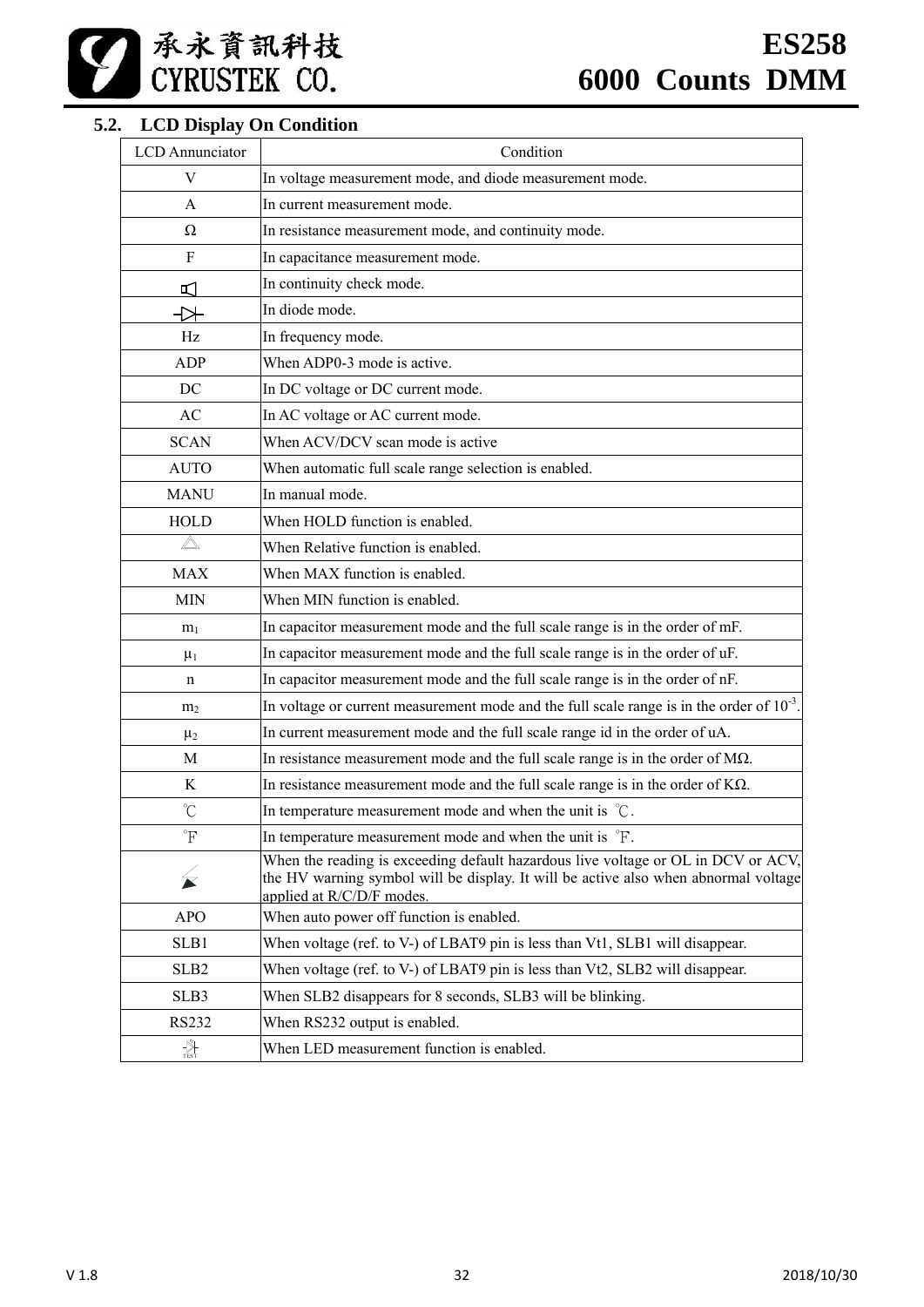# **5.3 Operating Timing**

承永資訊科技 CYRUSTEK CO.

ES258 incorporates a dual slope ADC with four phases: ZI, AZ, INT and DINT. The timing of each phase is listed below.

(1) Voltage / Diode /ADP / Manual Current (for clampmeter) measurement:

| Phase       | High resolution  |
|-------------|------------------|
| ΖI          | 50 <sub>ms</sub> |
| AZ.         | 25 <sub>ms</sub> |
| <b>INT</b>  | 100ms            |
| <b>DINT</b> | 155ms            |

(2) Current mode for multimeter/Auto Current mode for clampmeter/2-range auto voltage mode:

| Phase       | DC/AC             | DC Lower Range    |
|-------------|-------------------|-------------------|
| ΖI          | 50 <sub>ms</sub>  | 50 <sub>ms</sub>  |
| AZ.         | 25 <sub>ms</sub>  | 25 <sub>ms</sub>  |
| INT         | 100 <sub>ms</sub> | 1000ms            |
| <b>DINT</b> | 155ms             | 175 <sub>ms</sub> |

(3) Continuity / Ohm measurement:

| Phase       | Time              |
|-------------|-------------------|
| ΖI          | 50 <sub>ms</sub>  |
| AZ.         | 100 <sub>ms</sub> |
| <b>INT</b>  | $25ms*$           |
| <b>DINT</b> | 155ms             |

Note: INT time =  $250 \text{ms}$  for  $60.00 \Omega$  range

- (4) Frequency measurement: Every conversion takes 1.05 second.
- (5) Temperature measurement: Every conversion takes 1.25 second.

Note:

1. In the frequency measurement with auto mode, if the range is changed, the internal clock rate will increase ten times and the new measurement cycle becomes 1/10 times of the original cycle until the range is stable.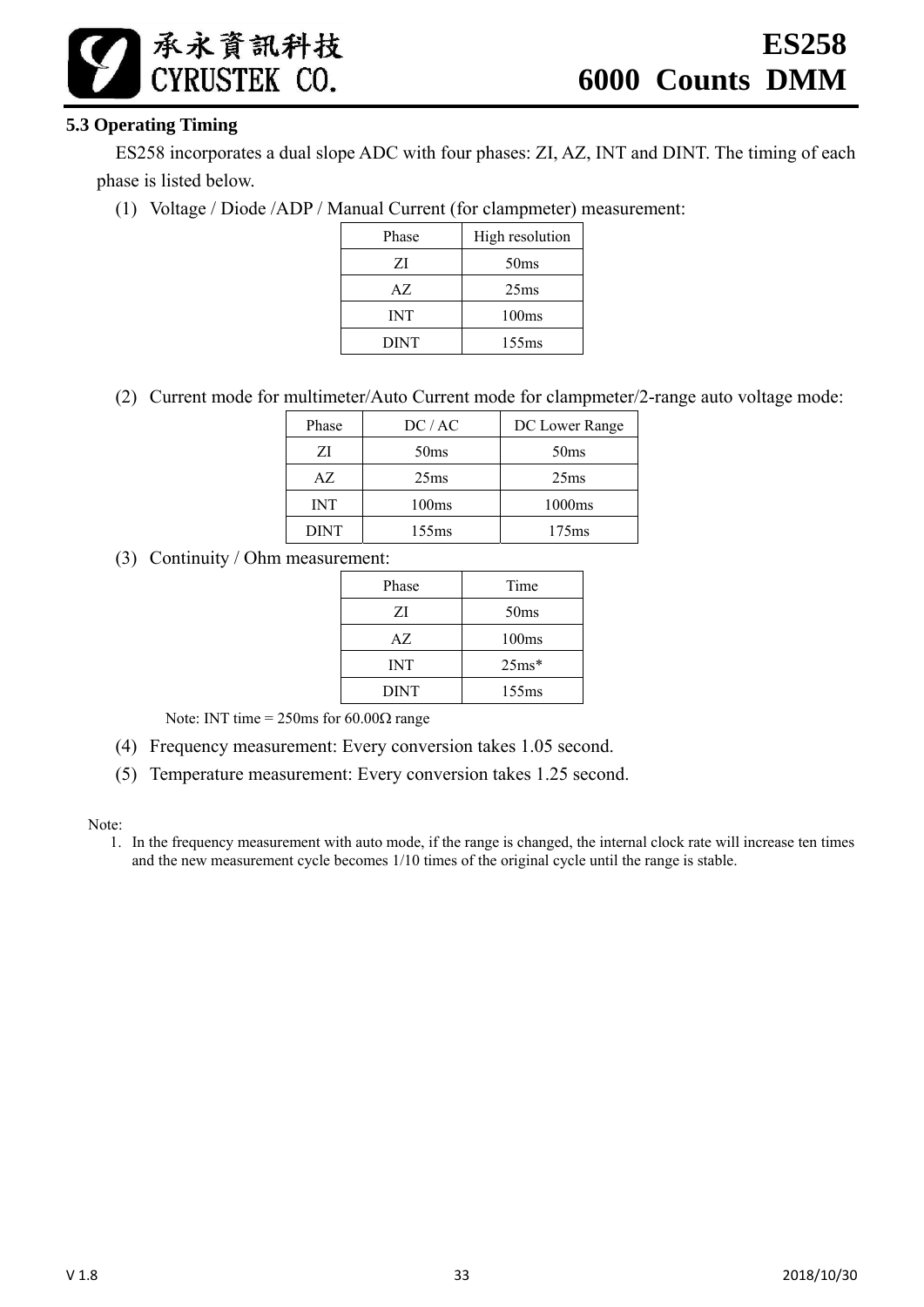

# **Application Circuit**

# **1.AVG Circuit**